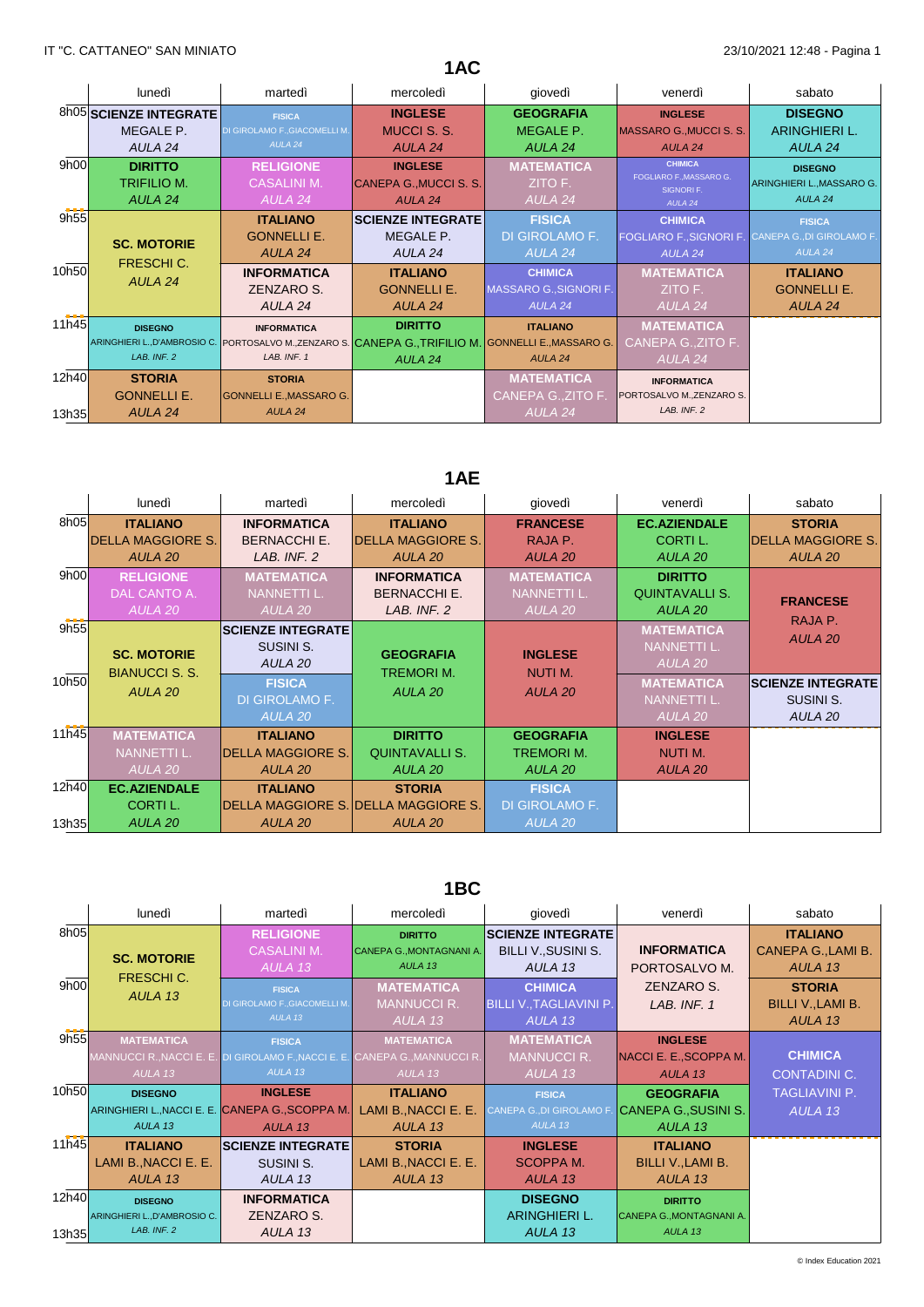|                |                                                                 |                                                             | 1BE                                                      |                                                                 |                                                            |                                                            |
|----------------|-----------------------------------------------------------------|-------------------------------------------------------------|----------------------------------------------------------|-----------------------------------------------------------------|------------------------------------------------------------|------------------------------------------------------------|
|                | lunedì                                                          | martedì                                                     | mercoledì                                                | giovedì                                                         | venerdì                                                    | sabato                                                     |
| 8h05           | <b>SC. MOTORIE</b>                                              | <b>FRANCESE</b><br>PACISCOPI A.<br>AULA <sub>21</sub>       | <b>MATEMATICA</b><br>BEUX F.<br>AULA <sub>21</sub>       | <b>INGLESE</b><br><b>FERRARO C.</b><br>AULA <sub>21</sub>       | <b>STORIA</b><br><b>VITELLI G.</b><br>AULA <sub>21</sub>   | <b>STORIA</b><br><b>VITELLI G.</b><br>AULA 21              |
| 9h00           | <b>SPALLETTI S.</b><br>AULA <sub>21</sub>                       | <b>MATEMATICA</b><br>BEUX F.<br>AULA <sub>21</sub>          | <b>RELIGIONE</b><br>DAL CANTO A.<br>AULA 21              | <b>FRANCESE</b>                                                 | <b>INFORMATICA</b><br><b>BERNACCHI E.</b><br>LAB. INF. 2   | <b>FISICA</b><br>DI GIROLAMO F.<br>AULA <sub>21</sub>      |
| 9h55           | <b>INGLESE</b>                                                  | <b>MATEMATICA</b><br>BEUX F.<br>AULA <sub>21</sub>          | <b>INFORMATICA</b><br><b>BERNACCHI E.</b><br>LAB. INF. 2 | PACISCOPI A.<br>AULA <sub>21</sub>                              | <b>GEOGRAFIA</b><br><b>TREMORIM.</b><br>AULA <sub>21</sub> | <b>ITALIANO</b><br><b>VITELLI G.</b><br>AULA <sub>21</sub> |
| 10h50          | <b>FERRARO C.</b><br>AULA <sub>21</sub>                         | <b>SCIENZE INTEGRATE</b><br>MEGALE P.<br>AULA <sub>21</sub> | <b>MATEMATICA</b><br>BEUX F.<br>AULA <sub>21</sub>       | <b>GEOGRAFIA</b><br><b>TREMORIM.</b><br>AULA <sub>21</sub>      | <b>GEOGRAFIA</b><br><b>TREMORIM.</b><br>AULA 21            | <b>MATEMATICA</b><br>BEUX F.<br>AULA <sub>21</sub>         |
| 11h45          | <b>DIRITTO</b><br><b>GRASSO PERONI M.</b><br>AULA <sub>21</sub> | <b>FISICA</b><br>DI GIROLAMO F.<br>AULA <sub>21</sub>       | <b>ITALIANO</b>                                          | <b>SCIENZE INTEGRATE</b><br>MEGALE P.<br>AULA <sub>21</sub>     | <b>EC.AZIENDALE</b><br>CORTI L.<br>AULA 21                 |                                                            |
| 12h40<br>13h35 |                                                                 | <b>ITALIANO</b><br><b>VITELLI G.</b><br>AULA <sub>21</sub>  | <b>VITELLI G.</b><br>AULA <sub>21</sub>                  | <b>DIRITTO</b><br><b>GRASSO PERONI M.</b><br>AULA <sub>21</sub> | <b>EC.AZIENDALE</b><br>CORTI L.<br>AULA 21                 |                                                            |

# **1CC**

| lunedì             | martedì                                                                             | mercoledì                                  | giovedì                                                                                                    | venerdì                      | sabato                                                                                                                                                    |
|--------------------|-------------------------------------------------------------------------------------|--------------------------------------------|------------------------------------------------------------------------------------------------------------|------------------------------|-----------------------------------------------------------------------------------------------------------------------------------------------------------|
| <b>FISICA</b>      | <b>DIRITTO</b>                                                                      | <b>DIRITTO</b>                             |                                                                                                            | <b>DISEGNO</b>               | <b>STORIA</b>                                                                                                                                             |
|                    | <b>GRASSO PERONI M.</b>                                                             | <b>GRASSO PERONI M.</b>                    | SALERNO G.                                                                                                 | ARINGHIERI L.                | COSTAGLI F., MASSARO G.                                                                                                                                   |
| AULA 11            | AULA 11                                                                             | AULA 11                                    | AULA <sub>11</sub>                                                                                         | AULA 11                      | AULA <sub>11</sub>                                                                                                                                        |
| <b>MATEMATICA</b>  | <b>INGLESE</b>                                                                      | <b>RELIGIONE</b>                           | <b>FISICA</b>                                                                                              | <b>ITALIANO</b>              | <b>ITALIANO</b>                                                                                                                                           |
|                    |                                                                                     | <b>CASALINI M.</b>                         |                                                                                                            |                              | <b>COSTAGLI F.</b>                                                                                                                                        |
| AULA <sub>11</sub> | AULA <sub>11</sub>                                                                  | AULA 11                                    | AULA <sub>11</sub>                                                                                         | AULA <sub>11</sub>           | AULA 11                                                                                                                                                   |
| <b>INFORMATICA</b> | <b>MATEMATICA</b>                                                                   |                                            | <b>CHIMICA</b>                                                                                             | <b>INFORMATICA</b>           | <b>SCIENZE INTEGRATE</b>                                                                                                                                  |
| LAZZAROTTI M.      | PISTOLESI M.                                                                        |                                            |                                                                                                            |                              | SALERNO G.                                                                                                                                                |
| LAB. INF. 2        | AULA 11                                                                             |                                            | AULA 11                                                                                                    | LAB, INF. 1                  | AULA 11                                                                                                                                                   |
|                    | <b>MATEMATICA</b>                                                                   |                                            | <b>MATEMATICA</b>                                                                                          | <b>INFORMATICA</b>           | <b>INGLESE</b>                                                                                                                                            |
| <b>CHIMICA</b>     | <b>BOLOGNA A., PISTOLESI M.</b>                                                     |                                            | <b>PISTOLESIM.</b>                                                                                         | LAZZAROTTI M., PORTOSALVO M. | SCOPPA M.                                                                                                                                                 |
| <b>FOGLIARO F.</b> | AULA <sub>11</sub>                                                                  |                                            | AULA 11                                                                                                    | LAB, INF. 1                  | AULA 11                                                                                                                                                   |
| SIGNORI F.         | <b>DISEGNO</b>                                                                      | <b>STORIA</b>                              | <b>ITALIANO</b>                                                                                            | <b>INGLESE</b>               |                                                                                                                                                           |
| AULA 11            |                                                                                     | COSTAGLI F., MASSARO G.                    | <b>COSTAGLI F.</b>                                                                                         | SCOPPA M.                    |                                                                                                                                                           |
|                    | LAB, INF. 2                                                                         | AULA 11                                    | AULA 11                                                                                                    | AULA 11                      |                                                                                                                                                           |
|                    | <b>DISEGNO</b>                                                                      | <b>ITALIANO</b>                            | <b>FISICA</b>                                                                                              | <b>GEOGRAFIA</b>             |                                                                                                                                                           |
|                    | ARINGHIERI L.                                                                       | <b>COSTAGLIF.</b>                          |                                                                                                            | SALERNO G.                   |                                                                                                                                                           |
|                    | AULA 11                                                                             | AULA 11                                    | AULA <sub>11</sub>                                                                                         | AULA 11                      |                                                                                                                                                           |
| 12h40              | 8h05<br><b>BIANCHI R., GIACOMELLI M.</b><br>9h00<br>9h55<br>10h50<br>11h45<br>13h35 | ARINGHIERI L.<br>D'AMBROSIO C., MASSARO G. | <b>BOLOGNA A., PISTOLESI M. BOLOGNA A., SCOPPA M.</b><br><b>SC. MOTORIE</b><br><b>FRESCHIC.</b><br>AULA 11 | MASSARO G., SIGNORI F.       | <b>SCIENZE INTEGRATE</b><br>BIANCHI R., MASSARO G. BOLOGNA A., COSTAGLI F.<br>BOLOGNA A., LAZZAROTTI M.<br>PORTOSALVO M.<br><b>BIANCHI R., MASSARO G.</b> |

# **1CE**

|       | lunedì              | martedì                   | mercoledì                      | giovedì             | venerdì                  | sabato                   |
|-------|---------------------|---------------------------|--------------------------------|---------------------|--------------------------|--------------------------|
| 8h05  | <b>INGLESE</b>      | <b>INGLESE</b>            | <b>MATEMATICA</b>              | <b>FISICA</b>       | <b>STORIA</b>            | <b>FISICA</b>            |
|       | <b>FERRARO C.</b>   | <b>FERRARO C.</b>         | <b>ALDERIGHI E.</b>            | DI GIROLAMO F.      | <b>DELLA MAGGIORE S.</b> | DI GIROLAMO F.           |
|       | AULA 22             | AULA <sub>22</sub>        | AULA <sub>22</sub>             | AULA <sub>22</sub>  | AULA 22                  | AULA <sub>22</sub>       |
| 9h00  | <b>TEDESCO</b>      | <b>STORIA</b>             | <b>GEOGRAFIA</b>               | <b>INFORMATICA</b>  | <b>ITALIANO</b>          |                          |
|       | DE SIENA K.         | <b>IDELLA MAGGIORE S.</b> | <b>MEGALE P.</b>               | <b>BERNACCHI E.</b> | <b>DELLA MAGGIORE S.</b> | <b>ITALIANO</b>          |
|       | AULA 22             | AULA <sub>22</sub>        | AULA 22                        | LAB. INF. 2         | AULA 22                  |                          |
| 9h55  | <b>GEOGRAFIA</b>    | <b>SCIENZE INTEGRATE</b>  |                                | <b>RELIGIONE</b>    | <b>MATEMATICA</b>        | <b>DELLA MAGGIORE S.</b> |
|       | <b>MEGALE P.</b>    | MEGALE P.                 | <b>SC. MOTORIE</b>             | <b>GIANNINI D.</b>  | <b>ALDERIGHI E.</b>      | AULA 22                  |
|       | AULA 22             | AULA 22                   |                                | AULA 22             | AULA 22                  |                          |
| 10h50 | <b>INFORMATICA</b>  | <b>MATEMATICA</b>         | <b>MARGIOTTA G.</b><br>AULA 22 |                     | <b>EC.AZIENDALE</b>      | <b>SCIENZE INTEGRATE</b> |
|       | <b>BERNACCHI E.</b> | <b>ALDERIGHI E.</b>       |                                | <b>MATEMATICA</b>   | <b>BENEDETTI C.</b>      | MEGALE P.                |
|       | LAB. INF. 2         | AULA <sub>22</sub>        |                                | <b>ALDERIGHI E.</b> | AULA 22                  | AULA 22                  |
| 11h45 | <b>EC.AZIENDALE</b> | <b>GEOGRAFIA</b>          | <b>ITALIANO</b>                |                     | <b>DIRITTO</b>           |                          |
|       | <b>BENEDETTI C.</b> | <b>MEGALE P.</b>          | <b>DELLA MAGGIORE S.</b>       | AULA <sub>22</sub>  | <b>TRIFILIO M.</b>       |                          |
|       | AULA 22             | AULA 22                   | AULA 22                        |                     | AULA 22                  |                          |
| 12h40 | <b>DIRITTO</b>      |                           | <b>INGLESE</b>                 | <b>TEDESCO</b>      | <b>TEDESCO</b>           |                          |
|       | TRIFILIO M.         |                           | <b>FERRARO C.</b>              | DE SIENA K.         | DE SIENA K.              |                          |
| 13h35 | AULA 22             |                           | AULA 22                        | <b>LAB. LINGUE1</b> | <b>LAB. LINGUE1</b>      |                          |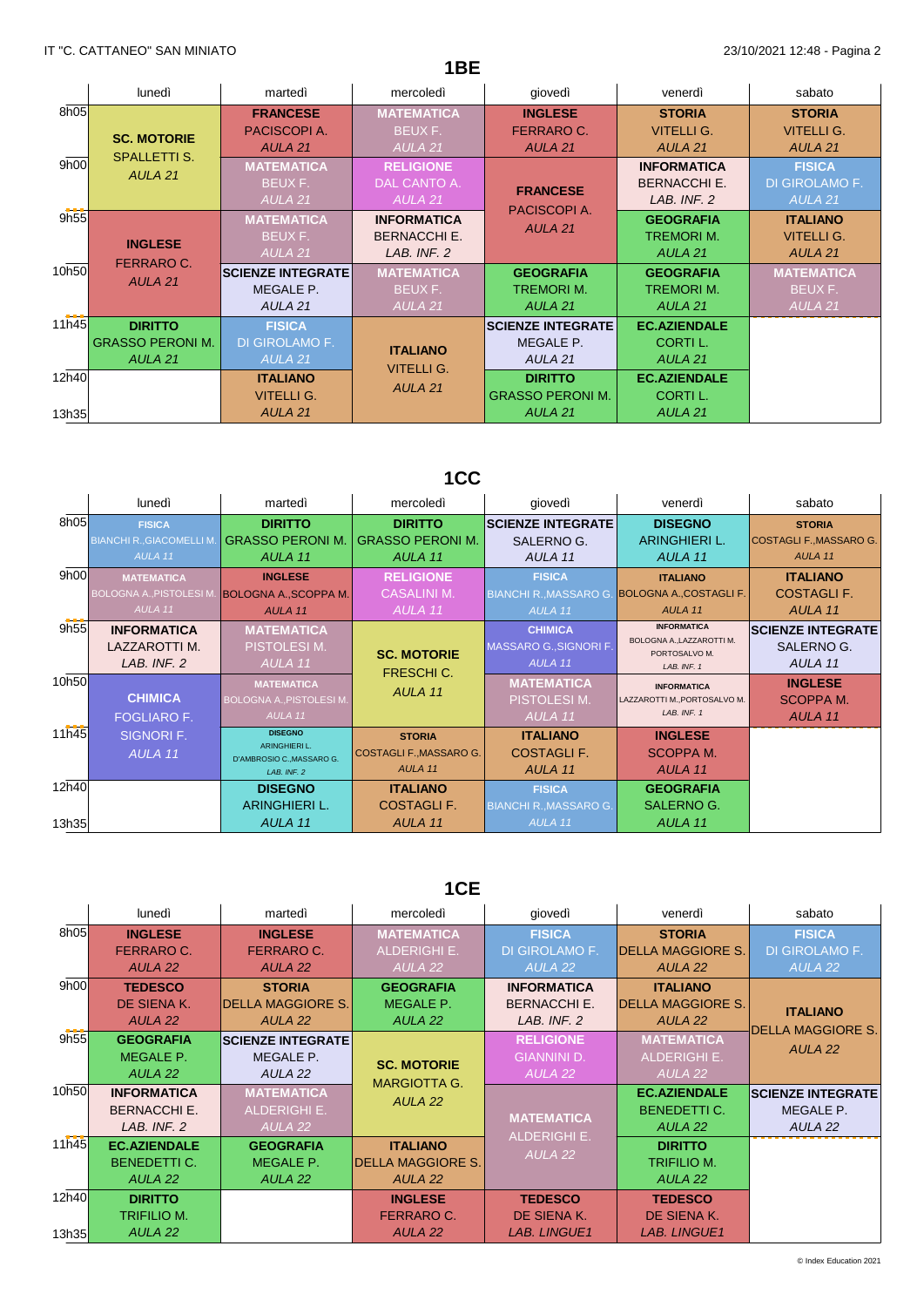|       | lunedì                  | martedì                                            | mercoledì                                                                  | giovedì                                          | venerdì                    | sabato                             |
|-------|-------------------------|----------------------------------------------------|----------------------------------------------------------------------------|--------------------------------------------------|----------------------------|------------------------------------|
| 8h05  | <b>DIRITTO</b>          | <b>SCIENZE INTEGRATE</b>                           |                                                                            | <b>RELIGIONE</b>                                 | <b>GEOGRAFIA</b>           | <b>STORIA</b>                      |
|       |                         | BOLOGNA A., GRASSO PERONI M. BOLOGNA A., MEGALE P. | <b>FRANCESE</b>                                                            | <b>GIANNINI D.</b>                               | <b>BOLOGNA A., REDI P.</b> | <b>BILLI V., DANTI L.</b>          |
|       | AULA 07                 | AULA 07                                            | MASSARO G.                                                                 | AULA 07                                          | AULA 07                    | AULA 07                            |
| 9h00  | <b>MATEMATICA</b>       | <b>ITALIANO</b>                                    | PACISCOPI A.                                                               | <b>SCIENZE INTEGRATE</b>                         | <b>GEOGRAFIA</b>           | <b>SCIENZE INTEGRATE</b>           |
|       | DENDIF.                 | DANTI L., MASSARO G.                               | AULA 07                                                                    | <b>BOLOGNA A., MEGALE P.</b>                     | REDI P.                    | <b>BOLOGNA A., MEGALE P.</b>       |
|       | AULA 07                 | AULA 07                                            |                                                                            | AULA 07                                          | AULA 07                    | AULA 07                            |
| 9h55  | <b>GEOGRAFIA</b>        | <b>STORIA</b>                                      | <b>EC.AZIENDALE</b>                                                        | <b>INGLESE</b>                                   | <b>ITALIANO</b>            | <b>FRANCESE</b>                    |
|       | REDI P.                 |                                                    | DANTI L., MASSARO G. BUCCIONE S., MASSARO G. BIANUCCI M. B. M., BOLOGNA A. |                                                  | DANTI L.                   | PACISCOPI A.                       |
|       | AULA 07                 | AULA 07                                            | AULA 07                                                                    | AULA 07                                          | AULA 07                    | AULA 07                            |
|       | 10h50 SCIENZE INTEGRATE | <b>INFORMATICA</b>                                 | <b>ITALIANO</b>                                                            | <b>INGLESE</b>                                   | <b>ITALIANO</b>            | <b>DIRITTO</b>                     |
|       | MEGALE P.               | <b>BERNACCHI E.</b>                                |                                                                            | DANTI L., MASSARO G. BIANUCCI M. B. M., BILLI V. | <b>BILLI V., DANTI L.</b>  | <b>BOLOGNA A., GRASSO PERONI M</b> |
|       | AULA 07                 | LAB. INF. 2                                        | AULA 07                                                                    | AULA 07                                          | AULA 07                    | AULA 07                            |
| 11h45 | <b>INGLESE</b>          | <b>EC.AZIENDALE</b>                                | <b>INFORMATICA</b>                                                         | <b>MATEMATICA</b>                                |                            |                                    |
|       | BIANUCCI M. B. M.       | <b>BOLOGNA A., BUCCIONE S.</b>                     | <b>BERNACCHI E.</b>                                                        | BILLI V., DENDI F.                               | <b>SC. MOTORIE</b>         |                                    |
|       | AULA 07                 | AULA 07                                            | LAB. INF. 2                                                                | AULA 07                                          | <b>MARGIOTTA G.</b>        |                                    |
| 12h40 | <b>MATEMATICA</b>       |                                                    | <b>MATEMATICA</b>                                                          | <b>MATEMATICA</b>                                |                            |                                    |
|       | DENDIF.                 |                                                    | DENDI F.                                                                   | <b>BILLI V., DENDI F.</b>                        | AULA 07                    |                                    |
| 13h35 | <b>AULA 07</b>          |                                                    | AULA 07                                                                    | AULA 07                                          |                            |                                    |

**1DE**

# **1EE**

|                | lunedì                                                                       | martedì                                                      | mercoledì                                             | giovedì                                                                                                    | venerdì                                                    | sabato                                                   |
|----------------|------------------------------------------------------------------------------|--------------------------------------------------------------|-------------------------------------------------------|------------------------------------------------------------------------------------------------------------|------------------------------------------------------------|----------------------------------------------------------|
| 8h05           | <b>ITALIANO</b><br><b>MARCONE M.</b><br><b>AULA 40 *</b>                     | <b>EC.AZIENDALE</b><br><b>GRONCHI M.</b><br><b>AULA 40 *</b> | <b>TEDESCO</b><br><b>AULA 40 *</b>                    | <b>ITALIANO</b><br>NACCI E. E., ZIEGLER K. MARCONE M., NACCI E. E. NACCI E. E., TRIFILIO M.<br>AULA 40 $*$ | <b>DIRITTO</b><br><b>AULA 40 *</b>                         | <b>GEOGRAFIA</b><br>REDI P.                              |
| 9h00           | <b>ITALIANO</b><br>MARCONE M., NACCI E. E.<br>AULA 40 $*$                    | <b>SCIENZE INTEGRATE</b><br>SALERNO G.<br><b>AULA 40 *</b>   | <b>INGLESE</b><br>AULA 40 $*$                         | <b>TEDESCO</b><br>DE GAETANO A., NACCI E. E. NACCI E. E., ZIEGLER K.<br>AULA 40 $*$                        | <b>MATEMATICA</b><br>SIGNORINI F.<br>AULA 40 $*$           | <b>AULA 40 *</b>                                         |
| 9h55           | <b>MATEMATICA</b><br><b>BOLOGNA A., SIGNORINI F.</b><br>AULA 40 <sup>*</sup> | <b>INGLESE</b><br>DE GAETANO A.<br><b>AULA 40 *</b>          | <b>INGLESE</b><br>DE GAETANO A.<br>AULA 40 $*$        | <b>TEDESCO</b><br>ZIEGLER K.<br>AULA 40 $*$                                                                | <b>INFORMATICA</b><br><b>BERNACCHI E.</b><br>AULA 40 *     | <b>ITALIANO</b><br><b>MARCONE M.</b><br><b>AULA 40 *</b> |
| 10h50          | <b>MATEMATICA</b><br><b>BOLOGNA A., SIGNORINI F.</b><br><b>AULA 40 *</b>     | <b>GEOGRAFIA</b><br>REDI P.<br><b>AULA 40 *</b>              | <b>DIRITTO</b><br>TRIFILIO M.<br>AULA 40 <sup>*</sup> | <b>EC.AZIENDALE</b><br><b>BOLOGNA A., GRONCHI M.</b><br>AULA 40 $*$                                        | <b>SCIENZE INTEGRATE</b><br>SALERNO G.<br><b>AULA 40 *</b> | <b>STORIA</b><br><b>MARCONE M.</b><br><b>AULA 40 *</b>   |
| 11h45          | <b>STORIA</b><br><b>MARCONE M.</b><br><b>AULA 40 *</b>                       | <b>INFORMATICA</b><br><b>BERNACCHI E.</b><br>LAB. MULTIM. *  | <b>MATEMATICA</b>                                     | <b>SCIENZE INTEGRATE</b><br>BOLOGNA A., SALERNO G.<br>AULA 40 $*$                                          | <b>SC. MOTORIE</b><br><b>SPALLETTI S.</b>                  |                                                          |
| 12h40<br>13h35 |                                                                              | <b>RELIGIONE</b><br><b>CASALINI M.</b><br>AULA 40 $*$        | <b>SIGNORINI F.</b><br>AULA 40 $*$                    | <b>SCIENZE INTEGRATE</b><br>BOLOGNA A., SALERNO G.<br>AULA 40 $*$                                          | <b>AULA 40 *</b>                                           |                                                          |

# **1IeFP**

|                | lunedì                                                                                                           | martedì                                                                                             | mercoledì                                                                        | giovedì                                                                                                | venerdì                                                                                | sabato                                                                       |
|----------------|------------------------------------------------------------------------------------------------------------------|-----------------------------------------------------------------------------------------------------|----------------------------------------------------------------------------------|--------------------------------------------------------------------------------------------------------|----------------------------------------------------------------------------------------|------------------------------------------------------------------------------|
| 8h05           | <b>LINGUAGGI E COMUNICAZIONE IeFP</b><br><b>LAZZAROTTI M.</b><br>LAB, INF. 1                                     | <b>MATEMATICA APPLICATA IeFF</b><br>BEUX F.<br>AULA <sub>29</sub>                                   | <b>LINGUAGGI E COMUNICAZIONE IeFP</b><br><b>COPPOLA I.</b><br>AULA <sub>29</sub> | LINGUAGGI E COMUNICAZIONE IeFP LINGUAGGI E COMUNICAZIONE IEFP<br><b>SCOPPAM.</b><br>AULA <sub>29</sub> | <b>LAZZAROTTI M.</b><br>AULA <sub>29</sub>                                             | <b>CHIMICA E OPERATIVITA IeFP</b><br><b>TEMPESTIA.</b><br>AULA <sub>29</sub> |
|                | 9h00 CHIMICA E OPERATIVITA I EFP CHIMICA E OPERATIVITA I EFP<br>LAZZAROTTI M., TEMPESTI A.<br>AULA <sub>29</sub> | <b>FINOCCHI R.</b><br>AULA <sub>29</sub>                                                            | <b>LINGUAGGI E COMUNICAZIONE IeFP</b><br><b>SCOPPA M.</b><br>AULA <sub>29</sub>  | <b>LINGUAGGI E COMUNICAZIONE IeFP</b><br><b>SCOPPAM.</b><br>AULA <sub>29</sub>                         | <b>LINGUAGGI E COMUNICAZIONE IeFP</b><br>COPPOLA I.<br>AULA <sub>29</sub>              | <b>CHIMICA E OPERATIVITA IeFP</b><br><b>TEMPESTIA.</b><br>AULA <sub>29</sub> |
| 9h55           | SALERNO G.<br>AULA <sub>29</sub>                                                                                 | <b>SCIENZE E TECNOLOGIE IeFP LINGUAGGI E COMUNICAZIONE IEFP</b><br>COPPOLA I.<br>AULA <sub>29</sub> | CITTADINANZA E SOCIETA<br>DAL CANTO A.<br>AULA <sub>29</sub>                     | <b>LINGUAGGI E COMUNICAZIONE IeFP</b><br>COPPOLA I.<br>AULA 29                                         | <b>SC. MOTORIE</b>                                                                     | <b>MATEMATICA APPLICATA IeFP</b><br>BEUX F.<br>AULA <sub>29</sub>            |
|                | LAZZAROTTI M., SALERNO G.<br>AULA <sub>29</sub>                                                                  | 10h50 SCIENZE E TECNOLOGIE IeFP SCIENZE E TECNOLOGIE IeFP<br><b>CECCONIS.</b><br>AULA <sub>29</sub> | <b>ITTADINANZA E SOCIETA:</b><br><b>MENICUCCIA.</b><br>AULA <sub>29</sub>        | <b>CHIMICA E OPERATIVITA IeFP</b><br><b>FINOCCHI R.</b><br>AULA <sub>29</sub>                          | <b>SPALLETTI S.</b><br>AULA <sub>29</sub>                                              | <b>LINGUAGGI E COMUNICAZIONE IeFP</b><br>COPPOLA I.<br>AULA <sub>29</sub>    |
| 11h45          | <b>JZA E SOCIET</b><br><b>MENICUCCIA.</b><br>AULA 29                                                             | <b>SCIENZE E TECNOLOGIE IeFP</b><br><b>CECCONIS.</b><br>AULA <sub>29</sub>                          | <b>IATEMATICA APPLICATA IeFP</b><br>BEUX F.<br>AULA <sub>29</sub>                | <b>CHIMICA E OPERATIVITA IeFP</b><br><b>FINOCCHI R.</b><br>AULA <sub>29</sub>                          | <b>MATEMATICA APPLICATA IeFP</b><br><b>BEUX F., PAOLICCHI S.</b><br>AULA <sub>29</sub> |                                                                              |
| 12h40<br>13h35 |                                                                                                                  |                                                                                                     | <b>MATEMATICA APPLICATA IeFP</b><br>BEUX F.<br>AULA <sub>29</sub>                |                                                                                                        | <b>LINGUAGGI E COMUNICAZIONE IeFP</b><br>LAZZAROTTI M., PAOLICCHI S.<br>LAB, INF. 1    |                                                                              |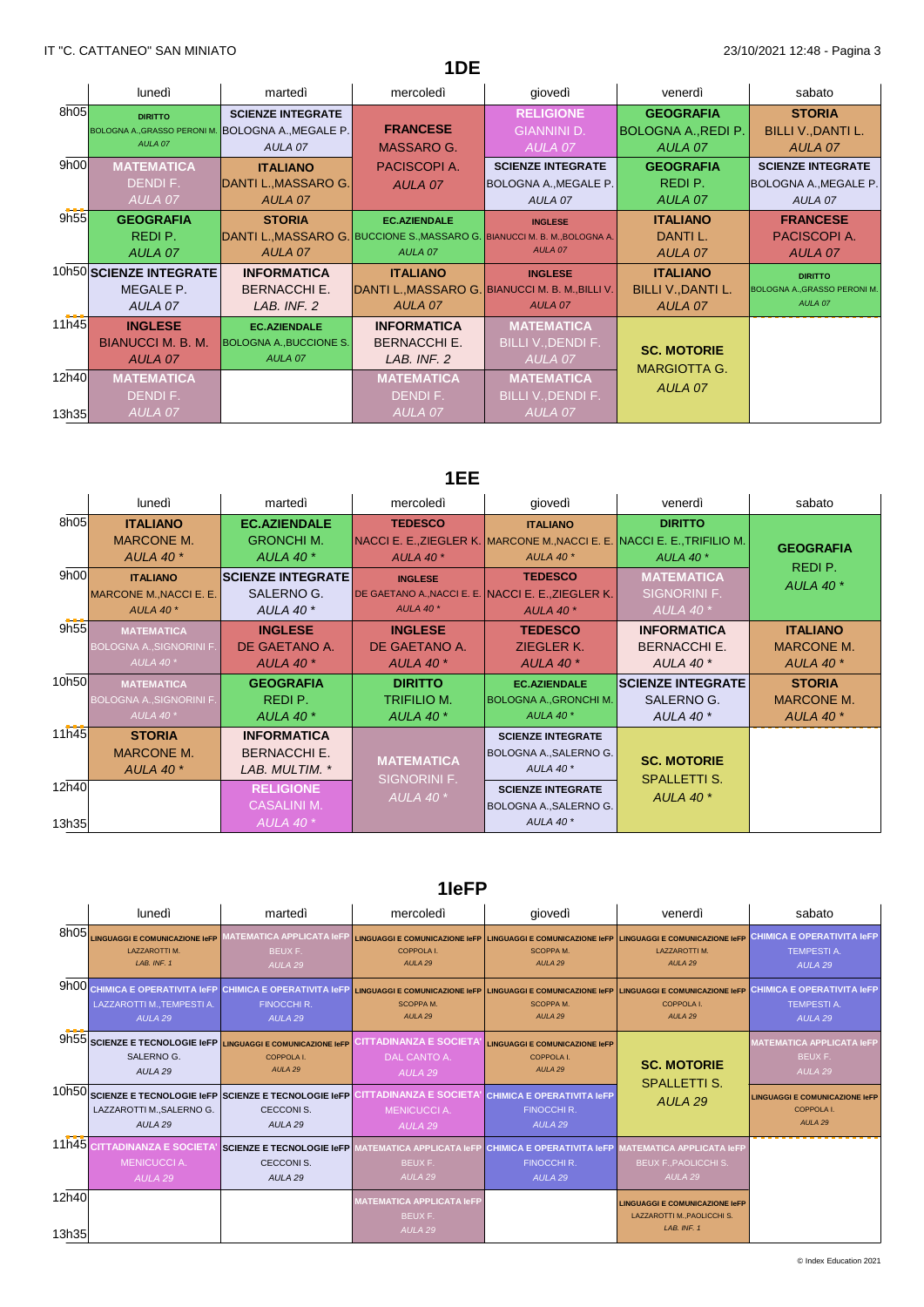|                | 2AC                                                          |                                                            |                                                   |                                                   |                                                   |                                                 |  |
|----------------|--------------------------------------------------------------|------------------------------------------------------------|---------------------------------------------------|---------------------------------------------------|---------------------------------------------------|-------------------------------------------------|--|
|                | lunedì                                                       | martedì                                                    | mercoledì                                         | giovedì                                           | venerdì                                           | sabato                                          |  |
| 8h05           | <b>ITALIANO</b><br>CAMPINOTI G.<br>AULA 09                   | <b>SC. MOTORIE</b><br>FRESCHI C.                           | <b>CHIMICA</b><br><b>CONTADINI C.</b>             | <b>STORIA</b><br><b>CAMPINOTI G.</b><br>AULA 09   | <b>DISEGNO</b><br><b>CECCONI S.</b><br>AULA 09    | <b>INGLESE</b><br><b>MUCCI S. S.</b><br>AULA 09 |  |
|                | 9h00 SCIENZE INTEGRATE<br>SUSINI S.<br>AULA 09               | AULA 09                                                    | MARAZZATO C.<br>AULA 09                           | <b>RELIGIONE</b><br><b>CASALINI M.</b><br>AULA 09 | <b>DISEGNO</b><br><b>CECCONI S.</b><br>AULA 09    | <b>STA</b><br>MARAZZATO C.                      |  |
| 9h55           | <b>FISICA</b><br><b>BIANCHI R., GIACOMELLI M.</b><br>AULA 09 | <b>ITALIANO</b><br><b>CAMPINOTI G.</b>                     | <b>STORIA</b><br><b>CAMPINOTI G.</b><br>AULA 09   | <b>INGLESE</b><br><b>MUCCI S. S.</b>              | <b>SCIENZE INTEGRATE</b><br>SUSINI S.<br>AULA 09  | AULA 09                                         |  |
| 10h50          | <b>MATEMATICA</b><br>ZITO F.<br>AULA 09                      | AULA 09                                                    | <b>ITALIANO</b><br><b>CAMPINOTI G.</b><br>AULA 09 | AULA 09                                           | <b>ITALIANO</b><br><b>CAMPINOTI G.</b><br>AULA 09 | <b>DIRITTO</b><br>MONTAGNANI A.<br>AULA 09      |  |
| 11h45          | <b>CHIMICA</b><br><b>MARAZZATO C.</b><br>AULA 09             | <b>STA</b><br>MARAZZATO C.<br>AULA 09                      | <b>MATEMATICA</b><br>ZITO F.                      | <b>FISICA</b><br><b>BIANCHI R.</b><br>AULA 09     | <b>DIRITTO</b><br><b>MONTAGNANI A.</b><br>AULA 09 |                                                 |  |
| 12h40<br>13h35 | <b>FISICA</b><br><b>BIANCHI R.</b><br>AULA <sub>09</sub>     | <b>DISEGNO</b><br>CECCONI S., D'AMBROSIO C.<br>LAB. INF. 2 | AULA 09                                           |                                                   | <b>MATEMATICA</b><br>ZITO F.<br>AULA 09           |                                                 |  |

# **2AE**

| lunedì             | martedì                                                                                                         | mercoledì              | giovedì                                                                                                                            | venerdì                                                              | sabato                                                                                               |
|--------------------|-----------------------------------------------------------------------------------------------------------------|------------------------|------------------------------------------------------------------------------------------------------------------------------------|----------------------------------------------------------------------|------------------------------------------------------------------------------------------------------|
| <b>DIRITTO</b>     | <b>ITALIANO</b>                                                                                                 | <b>INFORMATICA</b>     | <b>MATEMATICA</b>                                                                                                                  | <b>GEOGRAFIA</b>                                                     |                                                                                                      |
|                    |                                                                                                                 |                        |                                                                                                                                    | <b>TREMORIM.</b>                                                     |                                                                                                      |
| AULA 06            | AULA 06                                                                                                         | LAB. INF. 2            | AULA 06                                                                                                                            | AULA 06                                                              | <b>SC. MOTORIE</b>                                                                                   |
| <b>STORIA</b>      | <b>INFORMATICA</b>                                                                                              |                        |                                                                                                                                    |                                                                      | <b>BIANUCCI S. S.</b>                                                                                |
|                    | <b>BERNACCHI E.</b>                                                                                             | <b>MATEMATICA</b>      | DADDI E., SUSINI S.                                                                                                                | SUSINI S.                                                            |                                                                                                      |
| AULA 06            | LAB. INF. 1                                                                                                     | DADDIE.                | AULA 06                                                                                                                            | AULA 06                                                              |                                                                                                      |
| <b>MATEMATICA</b>  | <b>INGLESE</b>                                                                                                  | <b>NANNETTI L.</b>     |                                                                                                                                    |                                                                      | <b>SCIENZE INTEGRATE</b>                                                                             |
| <b>NANNETTI L.</b> | <b>FERRARO C.</b>                                                                                               | AULA 06                |                                                                                                                                    |                                                                      | <b>PAOLICCHI S.</b>                                                                                  |
| AULA 06            | AULA 06                                                                                                         |                        |                                                                                                                                    |                                                                      | AULA 06                                                                                              |
| <b>GEOGRAFIA</b>   | <b>INGLESE</b>                                                                                                  | <b>ITALIANO</b>        |                                                                                                                                    |                                                                      | <b>ITALIANO</b>                                                                                      |
|                    |                                                                                                                 |                        |                                                                                                                                    |                                                                      | <b>DELLA MAGGIORE S.</b>                                                                             |
| AULA 06            | AULA 06                                                                                                         | AULA 06                |                                                                                                                                    |                                                                      | AULA 06                                                                                              |
| <b>GEOGRAFIA</b>   | <b>FRANCESE</b>                                                                                                 | <b>EC.AZIENDALE</b>    | <b>RELIGIONE</b>                                                                                                                   | <b>EC.AZIENDALE</b>                                                  |                                                                                                      |
| TREMORI M.         | DE BANK M., RAJA P.                                                                                             | BENEDETTI C., DADDI E. | DAL CANTO A.                                                                                                                       | <b>BENEDETTI C.</b>                                                  |                                                                                                      |
| AULA 06            | AULA 06                                                                                                         | AULA 06                | AULA 06                                                                                                                            | AULA 06                                                              |                                                                                                      |
|                    |                                                                                                                 | <b>DIRITTO</b>         | <b>INGLESE</b>                                                                                                                     | <b>STORIA</b>                                                        |                                                                                                      |
| PAOLICCHI S.       |                                                                                                                 | <b>TRIFILIO M.</b>     | <b>FERRARO C.</b>                                                                                                                  | <b>DELLA MAGGIORE S.</b>                                             |                                                                                                      |
| AULA 06            |                                                                                                                 | AULA 06                | AULA 06                                                                                                                            | AULA 06                                                              |                                                                                                      |
|                    | 8h05<br>9h00<br><b>DELLA MAGGIORE S., DONI S.</b><br>9h55<br>10h50<br>11h45<br>12h40 SCIENZE INTEGRATE<br>13h35 |                        | DADDI E., TRIFILIO M. DELLA MAGGIORE S., DONI S.<br><b>BERNACCHI E.</b><br>DONI S. TREMORI M. DONI S. FERRARO C. DELLA MAGGIORE S. | <b>NANNETTI L.</b><br><b>FRANCESE</b><br>DONI S., RAJA P.<br>AULA 06 | <b>SCIENZE INTEGRATE SCIENZE INTEGRATE</b><br><b>ITALIANO</b><br><b>DELLA MAGGIORE S.</b><br>AULA 06 |

# **2BC**

| lunedì               | martedì                                                                                                     | mercoledì                                      | giovedì                                        | venerdì            | sabato                                                                                                                                                                                                                                                                                                       |
|----------------------|-------------------------------------------------------------------------------------------------------------|------------------------------------------------|------------------------------------------------|--------------------|--------------------------------------------------------------------------------------------------------------------------------------------------------------------------------------------------------------------------------------------------------------------------------------------------------------|
|                      | <b>DISEGNO</b>                                                                                              | <b>ITALIANO</b>                                | <b>DISEGNO</b>                                 |                    | <b>SCIENZE INTEGRATE</b>                                                                                                                                                                                                                                                                                     |
|                      |                                                                                                             |                                                |                                                | <b>MATEMATICA</b>  | SOSTEGNO, SUSINI S.                                                                                                                                                                                                                                                                                          |
| AULA 08              | AULA 08                                                                                                     | AULA 08                                        | AULA 08                                        | DONI S.            | AULA 08                                                                                                                                                                                                                                                                                                      |
| <b>MATEMATICA</b>    | <b>DISEGNO</b>                                                                                              | <b>DIRITTO</b>                                 | <b>STORIA</b>                                  | <b>MANNUCCI R.</b> | <b>STA</b>                                                                                                                                                                                                                                                                                                   |
|                      |                                                                                                             |                                                |                                                | AULA 08            | <b>CANEPA G., SUSINI S.</b>                                                                                                                                                                                                                                                                                  |
| AULA 08              | LAB. INF. 2                                                                                                 | AULA 08                                        | AULA 08                                        |                    | AULA 08                                                                                                                                                                                                                                                                                                      |
| <b>CHIMICA</b>       | <b>STORIA</b>                                                                                               | <b>INGLESE</b>                                 | <b>STA</b>                                     |                    | <b>DIRITTO</b>                                                                                                                                                                                                                                                                                               |
|                      |                                                                                                             | DONI S., GJATA E.                              |                                                |                    | <b>MONTAGNANI A.</b>                                                                                                                                                                                                                                                                                         |
| AULA 08              | AULA 08                                                                                                     | AULA 08                                        | AULA 08                                        |                    | AULA 08                                                                                                                                                                                                                                                                                                      |
| <b>FISICA</b>        | <b>FISICA</b>                                                                                               | <b>MATEMATICA</b>                              | <b>STA</b>                                     |                    | <b>FISICA</b>                                                                                                                                                                                                                                                                                                |
|                      |                                                                                                             | <b>MANNUCCI R.</b>                             | <b>SUSINI S., TAGLIAVINI P.</b>                |                    | <b>BIANCHI R., SOSTEGNO</b>                                                                                                                                                                                                                                                                                  |
| AULA 08              | AULA 08                                                                                                     | AULA 08                                        | AULA 08                                        |                    | AULA 08                                                                                                                                                                                                                                                                                                      |
| <b>ITALIANO</b>      | <b>ITALIANO</b>                                                                                             | <b>RELIGIONE</b>                               |                                                |                    |                                                                                                                                                                                                                                                                                                              |
|                      | <b>BERNARDINI Y.</b>                                                                                        | <b>CASALINI M.</b>                             | <b>CHIMICA</b>                                 |                    |                                                                                                                                                                                                                                                                                                              |
| AULA 08              | AULA 08                                                                                                     | AULA 08                                        | <b>CONTADINI C.</b>                            | <b>GJATA E.</b>    |                                                                                                                                                                                                                                                                                                              |
| <b>ITALIANO</b>      | <b>ITALIANO</b>                                                                                             |                                                | <b>TAGLIAVINI P.</b>                           |                    |                                                                                                                                                                                                                                                                                                              |
| <b>BERNARDINI Y.</b> | <b>BERNARDINI Y.</b>                                                                                        |                                                | AULA 08                                        |                    |                                                                                                                                                                                                                                                                                                              |
| AULA 08              | AULA 08                                                                                                     |                                                |                                                |                    |                                                                                                                                                                                                                                                                                                              |
|                      | 8h05 SCIENZE INTEGRATE<br>9h00<br>9h55<br>10h50<br>11h45<br><b>BERNARDINI Y., DONI S.</b><br>12h40<br>13h35 | SOSTEGNO, TAGLIAVINI P. CANEPA G., COSTAGLI F. | BIANCHI R., SOSTEGNO BIANCHI R., GIACOMELLI M. |                    | SOSTEGNO,SUSINI S. ARINGHIERI L.,CANEPA G. BERNARDINI Y.,DONI S. ARINGHIERI L.,D'AMBROSIO C.<br>MANNUCCI R.,SOSTEGNO ARINGHIERI L.,CANEPA G. DONI S.,MONTAGNANI A. CANEPA G.,COSTAGLI F.<br><b>CANEPA G., SUSINI S.</b><br><b>SC. MOTORIE</b><br><b>MARGIOTTA G.</b><br>AULA 08<br><b>INGLESE</b><br>AULA 08 |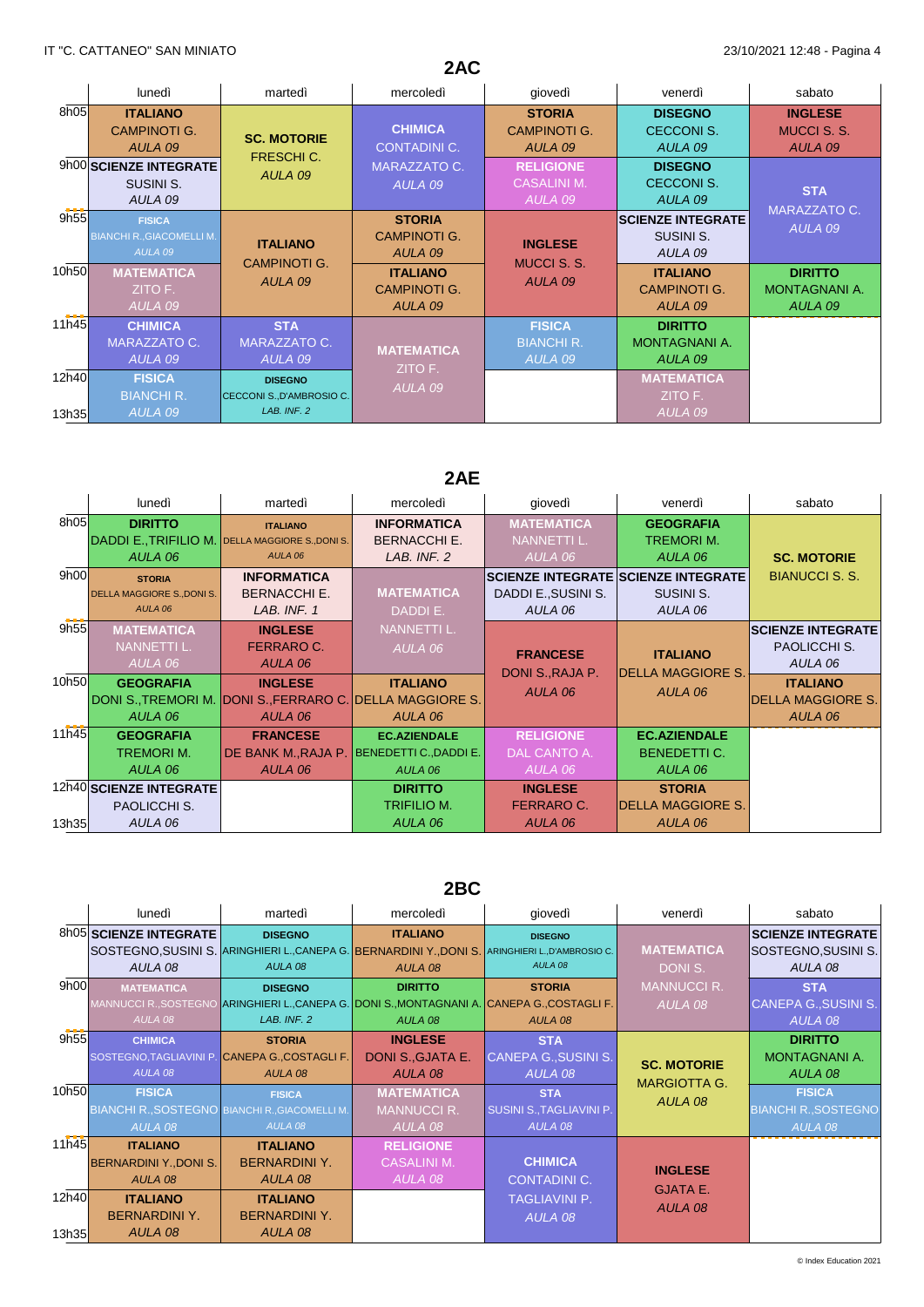|       |                                                          |                                                  | 2BE                                   |                                                     |                                                          |                                                               |
|-------|----------------------------------------------------------|--------------------------------------------------|---------------------------------------|-----------------------------------------------------|----------------------------------------------------------|---------------------------------------------------------------|
|       | lunedì                                                   | martedì                                          | mercoledì                             | giovedì                                             | venerdì                                                  | sabato                                                        |
| 8h05  | <b>INFORMATICA</b><br><b>BERNACCHI E.</b><br>LAB. INF. 2 | <b>SC. MOTORIE</b>                               | <b>GEOGRAFIA</b><br><b>TREMORIM.</b>  | <b>GEOGRAFIA</b><br><b>TREMORIM.</b><br>AULA 18     | <b>INFORMATICA</b><br><b>BERNACCHI E.</b><br>LAB. INF. 2 | <b>SCIENZE INTEGRATE</b><br>MEGALE P.<br>AULA 18              |
|       | 9h00 SCIENZE INTEGRATE<br>MEGALE P.<br>AULA 18           | <b>BIANUCCI S. S.</b><br>AULA 18                 | AULA 18                               | <b>ITALIANO</b><br><b>MIRARCHI C.</b><br>AULA 18    | <b>INGLESE</b><br>DE GAETANO A.<br>AULA 18               | <b>FRANCESE</b><br><b>DE BANK M., PACISCOPI A.</b><br>AULA 18 |
| 9h55  | <b>INGLESE</b>                                           | <b>ITALIANO</b><br><b>MIRARCHI C.</b><br>AULA 18 | <b>MATEMATICA</b>                     | <b>MATEMATICA</b><br><b>ALDERIGHI E.</b><br>AULA 18 | <b>EC.AZIENDALE</b><br><b>BELCARIF.</b><br>AULA 18       | <b>SCIENZE INTEGRATE</b><br>MEGALE P.<br>AULA 18              |
| 10h50 | DE GAETANO A.<br>AULA 18                                 | <b>STORIA</b><br><b>MIRARCHI C.</b><br>AULA 18   | <b>ALDERIGHI E.</b><br>AULA 18        | <b>FRANCESE</b><br>PACISCOPI A.<br>AULA 18          | <b>RELIGIONE</b><br>DAL CANTO A.<br>AULA 18              | <b>FRANCESE</b><br>PACISCOPI A.<br>AULA 18                    |
| 11h45 |                                                          | <b>EC.AZIENDALE</b>                              | <b>SCIENZE INTEGRATE</b>              | <b>STORIA</b>                                       | <b>MATEMATICA</b>                                        |                                                               |
|       | <b>ITALIANO</b>                                          | <b>BELCARIF.</b><br>AULA 18                      | MEGALE P.<br>AULA 18                  | <b>MIRARCHI C.</b><br>AULA 18                       | <b>ALDERIGHI E.</b><br>AULA 18                           |                                                               |
| 12h40 | <b>MIRARCHI C.</b><br>AULA 18                            | <b>DIRITTO</b><br><b>MENICUCCI A.</b>            | <b>DIRITTO</b><br><b>MENICUCCI A.</b> | <b>ITALIANO</b><br><b>MIRARCHI C.</b>               |                                                          |                                                               |
| 13h35 |                                                          | AULA 18                                          | AULA 18                               | AULA 18                                             |                                                          |                                                               |

# **2CC**

|                | lunedì                                                       | martedì                                           | mercoledì                                        | giovedì                                                       | venerdì                                   | sabato                                            |
|----------------|--------------------------------------------------------------|---------------------------------------------------|--------------------------------------------------|---------------------------------------------------------------|-------------------------------------------|---------------------------------------------------|
| 8h05           | <b>DISEGNO</b><br>ARINGHIERI L.<br>AULA 04                   | <b>MATEMATICA</b><br><b>PISTOLESIM.</b>           | <b>ITALIANO</b><br><b>SCALI R. R.</b>            | <b>ITALIANO</b><br>SCALI R. R.<br>AULA 04                     | <b>ITALIANO</b><br>SCALI R. R.<br>AULA 04 | <b>FISICA</b><br><b>BIANCHI R.</b><br>AULA 04     |
| 9h00           | <b>FISICA</b><br><b>BIANCHI R., GIACOMELLI M.</b><br>AULA 04 | AULA 04                                           | AULA 04                                          | <b>ITALIANO</b><br>SCALI R. R.<br>AULA 04                     | <b>STORIA</b><br>SCALI R. R.<br>AULA 04   | <b>FISICA</b><br><b>BIANCHI R.</b><br>AULA 04     |
| 9h55           | <b>MATEMATICA</b><br>PISTOLESI M.<br>AULA 04                 | <b>INGLESE</b><br>SCOPPA M.<br>AULA 04            | <b>INGLESE</b><br>SCOPPA M.<br>AULA 04           | <b>DISEGNO</b><br>ARINGHIERI L.<br>AULA 04                    | <b>SC. MOTORIE</b>                        | <b>MATEMATICA</b><br>PISTOLESI M.<br>AULA 04      |
| 10h50          | <b>CHIMICA</b><br><b>JURINOVICH S.</b><br>AULA 04            | <b>STA</b><br><b>SALERNO G.</b><br>AULA 04        | <b>INGLESE</b><br><b>SCOPPAM.</b><br>AULA 04     | <b>DISEGNO</b><br>ARINGHIERI L., D'AMBROSIO C.<br>LAB. INF. 2 | <b>FRESCHIC.</b><br>AULA 04               | <b>SCIENZE INTEGRATE</b><br>SALERNO G.<br>AULA 04 |
| 11h45          | <b>STA</b><br>JURINOVICH S., SALERNO G.<br>AULA 04           | <b>SCIENZE INTEGRATE</b><br>SALERNO G.<br>AULA 04 | <b>DIRITTO</b><br><b>MENICUCCI A.</b><br>AULA 04 | <b>DIRITTO</b><br><b>MENICUCCIA.</b><br>AULA 04               | <b>CHIMICA</b><br><b>JURINOVICH S.</b>    |                                                   |
| 12h40<br>13h35 | <b>STA</b><br><b>SALERNO G.</b><br>AULA 04                   | <b>RELIGIONE</b><br>DAL CANTO A.<br>AULA 04       | <b>STORIA</b><br>SCALI R. R.<br>AULA 04          |                                                               | PECORELLA A.<br>AULA 04                   |                                                   |

### **2DE**

|                | lunedì                                                            | martedì                                            | mercoledì                                                | giovedì                                               | venerdì                                                | sabato                                                        |
|----------------|-------------------------------------------------------------------|----------------------------------------------------|----------------------------------------------------------|-------------------------------------------------------|--------------------------------------------------------|---------------------------------------------------------------|
| 8h05           | <b>MATEMATICA</b><br>DENDI F.<br>AULA 27                          | <b>INGLESE</b><br>NUTI M.<br>AULA 27               | <b>ITALIANO</b><br><b>VITELLI G.</b>                     | <b>GEOGRAFIA</b><br>REDI P.                           | <b>INGLESE</b><br>NUTI M.<br>AULA 27                   | <b>FRANCESE</b><br><b>DE BANK M., PACISCOPI A.</b><br>AULA 27 |
| 9h00           | <b>INFORMATICA</b><br><b>BERNACCHI E.</b><br>LAB. INF. 2          | <b>MATEMATICA</b><br>DENDI F.<br><b>AULA 27</b>    | AULA 27                                                  | AULA 27                                               | <b>INGLESE</b><br><b>NUTIM.</b><br><b>LAB. LINGUE1</b> | <b>MATEMATICA</b><br>DENDI F.<br>AULA <sub>27</sub>           |
|                | 9h55 SCIENZE INTEGRATE<br><b>SUSINI S.</b><br>AULA 27             | <b>EC.AZIENDALE</b><br><b>BELCARIF.</b><br>AULA 27 | <b>EC.AZIENDALE</b><br><b>BELCARIF.</b><br>AULA 27       | <b>ITALIANO</b><br>ANDREINI D., VITELLI G.<br>AULA 27 | <b>STORIA</b><br><b>VITELLI G.</b><br>AULA 27          | <b>SCIENZE INTEGRATE</b><br>SUSINI S.<br>AULA 27              |
|                | 10h50 SCIENZE INTEGRATE SCIENZE INTEGRATE<br>SUSINI S.<br>AULA 27 | SUSINI S.<br>AULA 27                               | <b>INFORMATICA</b><br><b>BERNACCHI E.</b><br>LAB. INF. 2 | <b>RELIGIONE</b><br>DAL CANTO A.<br>AULA 27           | <b>GEOGRAFIA</b><br>REDI P.<br>AULA 27                 | <b>ITALIANO</b><br><b>VITELLI G.</b><br>AULA 27               |
| 11h45          | <b>MATEMATICA</b><br>DENDI F.<br>AULA 27                          | <b>STORIA</b><br><b>VITELLI G.</b><br>AULA 27      | <b>SC. MOTORIE</b>                                       | <b>DIRITTO</b><br><b>GRASSO PERONI M.</b><br>AULA 27  | <b>FRANCESE</b>                                        |                                                               |
| 12h40<br>13h35 | <b>DIRITTO</b><br><b>GRASSO PERONI M.</b><br>AULA 27              |                                                    | <b>SPALLETTI S.</b><br>AULA 27                           | <b>ITALIANO</b><br>VITELLI G.<br>AULA 27              | PACISCOPI A.<br>AULA 27                                |                                                               |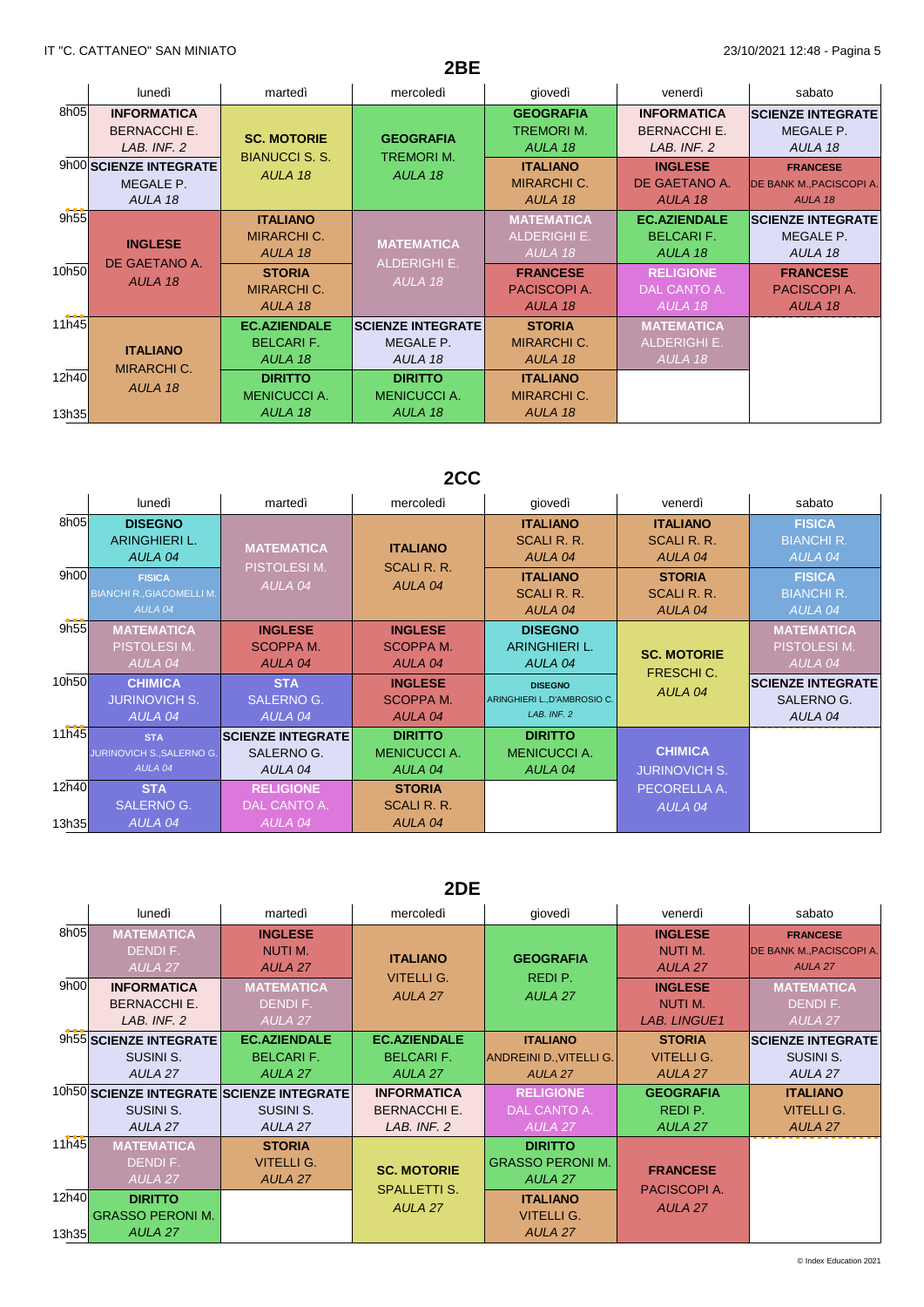|                |                                                                         |                                                                         | 2EE                                                                                   |                                                                           |                                                                                  |                                                                                      |
|----------------|-------------------------------------------------------------------------|-------------------------------------------------------------------------|---------------------------------------------------------------------------------------|---------------------------------------------------------------------------|----------------------------------------------------------------------------------|--------------------------------------------------------------------------------------|
|                | lunedì                                                                  | martedì                                                                 | mercoledì                                                                             | giovedì                                                                   | venerdì                                                                          | sabato                                                                               |
|                | 8h05 SCIENZE INTEGRATE<br>PAOLICCHI S.                                  | <b>GEOGRAFIA</b>                                                        | <b>SCIENZE INTEGRATE</b><br>MEGALE P.                                                 | <b>INFORMATICA</b><br><b>BERNACCHI E.</b>                                 | <b>STORIA</b><br><b>MARCONE M.</b>                                               | <b>ITALIANO</b><br><b>MARCONE M.</b>                                                 |
| 9h00           | AULA <sub>23</sub><br><b>GEOGRAFIA</b><br>REDI P.<br>AULA <sub>23</sub> | REDI P.<br>AULA <sub>23</sub>                                           | AULA <sub>23</sub><br><b>EC.AZIENDALE</b><br><b>BUCCIONE S.</b><br>AULA <sub>23</sub> | LAB. INF. 2<br><b>DIRITTO</b><br><b>TRIFILIO M.</b><br>AULA <sub>23</sub> | AULA <sub>23</sub><br><b>ITALIANO</b><br><b>MARCONE M.</b><br>AULA <sub>23</sub> | AULA <sub>23</sub><br><b>SCIENZE INTEGRATE</b><br>PAOLICCHI S.<br>AULA <sub>23</sub> |
| 9h55           | <b>ITALIANO</b>                                                         | <b>DIRITTO</b><br><b>TRIFILIO M.</b><br>AULA <sub>23</sub>              | <b>TEDESCO</b><br>ZIEGLER K.                                                          | <b>STORIA</b><br><b>MARCONE M.</b><br>AULA <sub>23</sub>                  | <b>MATEMATICA</b><br><b>SIGNORINI F.</b>                                         | <b>INGLESE</b><br><b>BIANUCCI M. B. M.</b>                                           |
| 10h50          | <b>MARCONE M.</b><br>AULA <sub>23</sub>                                 | <b>ITALIANO</b><br><b>ANDREINI D., MARCONE M.</b><br>AULA <sub>23</sub> | AULA <sub>23</sub>                                                                    | <b>SCIENZE INTEGRATE</b><br>MEGALE P.<br>AULA <sub>23</sub>               | AULA <sub>23</sub>                                                               | AULA <sub>23</sub>                                                                   |
| 11h45          | <b>INFORMATICA</b><br><b>BERNACCHI E.</b><br>LAB. INF. 1                | <b>MATEMATICA</b><br><b>SIGNORINI F.</b><br>AULA <sub>23</sub>          | <b>SC. MOTORIE</b>                                                                    | <b>TEDESCO</b><br>ZIEGLER K.<br>AULA <sub>23</sub>                        | <b>RELIGIONE</b><br>DAL CANTO A.<br>AULA 23                                      |                                                                                      |
| 12h40<br>13h35 |                                                                         | <b>EC.AZIENDALE</b><br><b>BUCCIONE S.</b><br>AULA <sub>23</sub>         | <b>MARGIOTTA G.</b><br>AULA <sub>23</sub>                                             | <b>MATEMATICA</b><br>SIGNORINI F.<br>AULA <sub>23</sub>                   | <b>INGLESE</b><br><b>BIANUCCI M. B. M.</b><br>AULA <sub>23</sub>                 |                                                                                      |

### **2IeFP**

|                | lunedì | martedì                                                                                    | mercoledì                                                                                              | giovedì                                                                                         | venerdì                                                                 | sabato                                                      |
|----------------|--------|--------------------------------------------------------------------------------------------|--------------------------------------------------------------------------------------------------------|-------------------------------------------------------------------------------------------------|-------------------------------------------------------------------------|-------------------------------------------------------------|
| 8h05           |        | <b>GJATA E.</b><br>AULA 43 $*$                                                             | <b>LINGUAGGI E COMUNICAZIONE IeFP LINGUAGGI E COMUNICAZIONE IeFP</b><br><b>GJATA E.</b><br>AULA 43 $*$ | <b>CHIMICA E OPERATIVITA IeFP</b><br><b>TEMPESTIA.</b><br>AULA 43 $*$                           |                                                                         | <b>SC. MOTORIE</b>                                          |
| 9h00           |        | <b>LINGUAGGI E COMUNICAZIONE IeFP</b><br><b>GJATA E.</b><br>AULA 43 $*$                    | <b>MATEMATICA APPLICATA IeFP</b><br>ZITO F.<br>AULA 43 $*$                                             | <b>CHIMICA E OPERATIVITA IGFP SCIENZE E TECNOLOGIE IGFP</b><br><b>TEMPESTIA.</b><br>AULA 43 $*$ | SALERNO G.<br>AULA 43 $*$                                               | <b>SPALLETTI S.</b><br>AULA 43 $*$                          |
| 9h55           |        | LINGUAGGI E COMUNICAZIONE IeFP LINGUAGGI E COMUNICAZIONE IeFP<br>VITELLI G.<br>AULA 43 $*$ | VITELLI G.<br>AULA 43 $*$                                                                              | <b>MATEMATICA APPLICATA IeFP</b><br><b>BIANCHI R.</b><br>AULA 43 $*$                            | SCIENZE E TECNOLOGIE IeFP<br>SALERNO G.<br>AULA 43 $*$                  | <b>MATEMATICA APPLICATA IeFP</b><br>ZITO F.<br>AULA 43 $*$  |
| 10h50          |        | <b>LINGUAGGI E COMUNICAZIONE IeFP</b><br>VITELLI G.<br>AULA 43 $*$                         | CITTADINANZA E SOCIETA<br><b>GRASSO PERONIM.</b><br>AULA 43 $*$                                        | <b>LINGUAGGI E COMUNICAZIONE IeFP</b><br>VITELLI G.<br>AULA 43 *                                | SCIENZE E TECNOLOGIE IeFP<br><b>ARINGHIERI L.</b><br>LAB. INF. 2        | <b>MATEMATICA APPLICATA IeFP</b><br>ZITO F.<br>AULA 43 $^*$ |
| 11h45          |        | <b>MATEMATICA APPLICATA IeFP</b><br><b>BIANCHI R., GIACOMELLI M.</b><br>AULA 43 $*$        | <b>CITTADINANZA E SOCIETA'</b><br><b>GRASSO PERONIM.</b><br><b>AULA 43*</b>                            | <b>CITTADINANZA E SOCIETA</b><br><b>GIANNINI D., VITELLI G.</b><br>AULA 43 $*$                  | <b>SCIENZE E TECNOLOGIE IeFP</b><br><b>ARINGHIERI L.</b><br>LAB. INF. 2 |                                                             |
| 12h40<br>13h35 |        |                                                                                            |                                                                                                        |                                                                                                 |                                                                         |                                                             |

## **3AA**

|       | lunedì                   | martedì                          | mercoledì             | giovedì                        | venerdì           | sabato                   |
|-------|--------------------------|----------------------------------|-----------------------|--------------------------------|-------------------|--------------------------|
| 8h05  | <b>EC.AZIENDALE</b>      | <b>EC.AZIENDALE</b>              |                       | <b>EC.AZIENDALE</b>            | <b>ITALIANO</b>   | <b>ITALIANO</b>          |
|       | <b>BELCARIF.</b>         | <b>BELCARIF.</b>                 | <b>EC.AZIENDALE</b>   | <b>BELCARIF.</b>               | <b>COPPOLA I.</b> | <b>COPPOLA I.</b>        |
|       | AULA 05                  | AULA 05                          | <b>BELCARIF.</b>      | LAB. INF. 1                    | AULA 05           | AULA 05                  |
| 9h00  |                          | <b>FRANCESE</b>                  | AULA 05               | <b>LAB. EC. AZIENDALE</b>      | <b>MATEMATICA</b> | <b>ECONOMIA POLITICA</b> |
|       | <b>ECONOMIA POLITICA</b> | <b>DE BANK M., PACISCOPI A.</b>  |                       | <b>BELCARI F., MALQUORI G.</b> | NANNETTI L.       | <b>QUINTAVALLI S.</b>    |
|       |                          | AULA 05                          |                       | LAB. INF. 1                    | AULA 05           | AULA 05                  |
| 9h55  | <b>QUINTAVALLI S.</b>    |                                  |                       | <b>RELIGIONE</b>               | <b>FRANCESE</b>   | <b>STORIA</b>            |
|       | AULA 05                  | <b>DIRITTO</b>                   | <b>ITALIANO</b>       | DAL CANTO A.                   | PACISCOPI A.      | <b>COPPOLA I.</b>        |
|       |                          | <b>QUINTAVALLI S.</b>            | <b>COPPOLA I.</b>     | AULA 05                        | AULA 05           | AULA 05                  |
| 10h50 | <b>MATEMATICA</b>        |                                  |                       | <b>MATEMATICA</b>              | <b>FRANCESE</b>   | <b>INFORMATICA</b>       |
|       | <b>NANNETTI L.</b>       | AULA 05                          | AULA 05               | <b>NANNETTI L.</b>             | PACISCOPI A.      | LAZZAROTTI M.            |
|       | AULA 05                  |                                  |                       | AULA 05                        | AULA 05           | LAB. INF. 1              |
| 11h45 | <b>EC.AZIENDALE</b>      |                                  | <b>INFORMATICA</b>    | <b>STORIA</b>                  |                   |                          |
|       | <b>BELCARIF.</b>         | <b>SC. MOTORIE</b>               | LAZZAROTTI M.         | <b>COPPOLA I.</b>              | <b>INGLESE</b>    |                          |
|       | AULA 05                  |                                  | LAB. INF. 1           | AULA 05                        |                   |                          |
| 12h40 | <b>INGLESE</b>           | <b>BIANUCCI S. S.</b><br>AULA 05 | <b>DIRITTO</b>        |                                | DE GAETANO A.     |                          |
|       | DE GAETANO A.            |                                  | <b>QUINTAVALLI S.</b> |                                | AULA 05           |                          |
| 13h35 | AULA 05                  |                                  | AULA 05               |                                |                   |                          |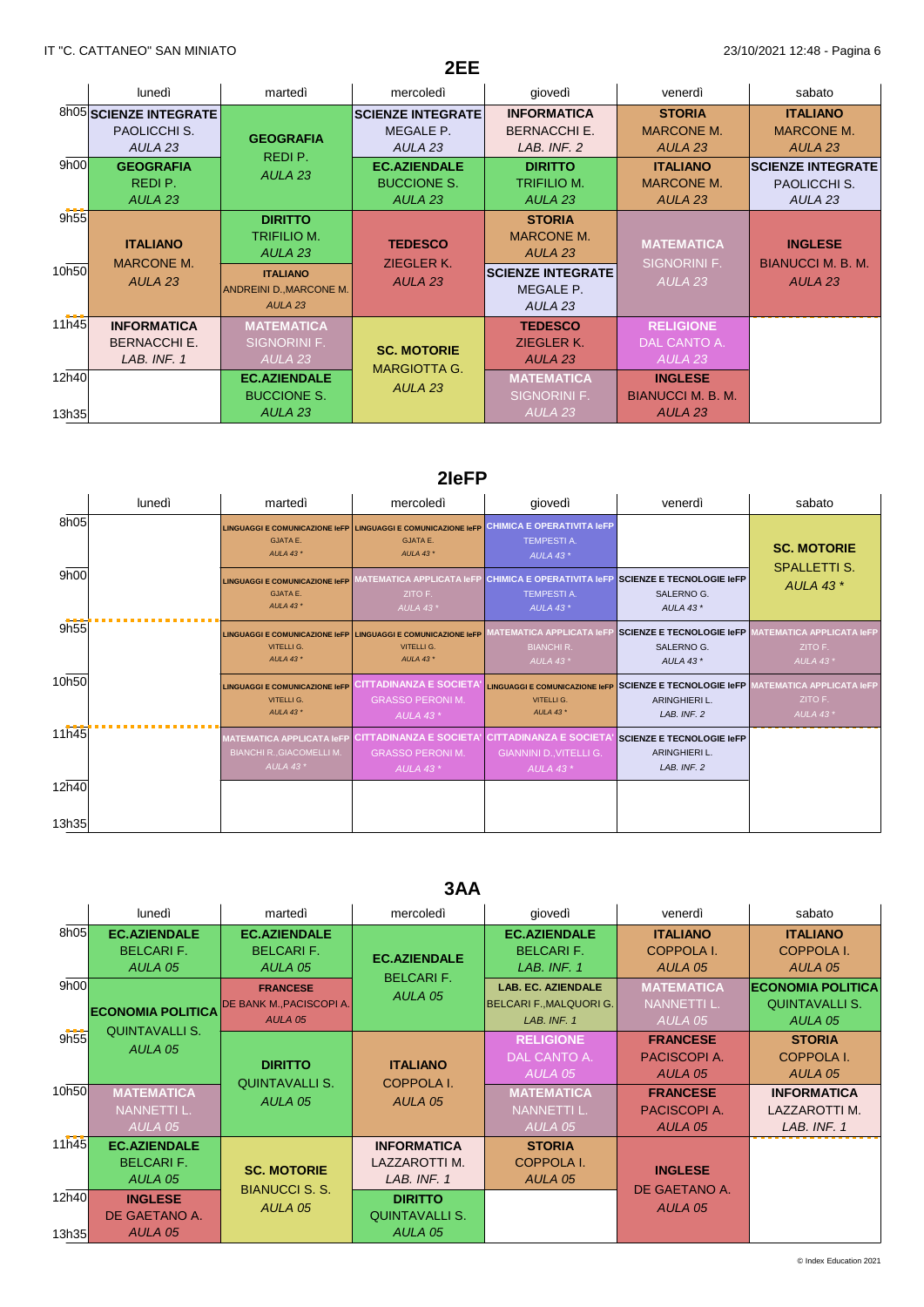# **3AC**

|       | lunedì                                                   | martedì                                           | mercoledì                                               | giovedì                                                    | venerdì                                        | sabato                                                           |
|-------|----------------------------------------------------------|---------------------------------------------------|---------------------------------------------------------|------------------------------------------------------------|------------------------------------------------|------------------------------------------------------------------|
| 8h05  | <b>MATEMATICA</b><br>PISTOLESI M.<br>AULA 10             | <b>ITALIANO</b><br><b>CAMPINOTI G.</b><br>AULA 10 | <b>CHIMICA ANALITICA</b><br><b>PUCCIONI L.</b>          | <b>RELIGIONE</b><br><b>CASALINI M.</b><br>AULA 10          | <b>SC. MOTORIE</b><br><b>FRESCHIC.</b>         | <b>CHIMICA ORGANICA</b><br><b>TAGLIAVINI P.</b>                  |
| 9h00  | <b>ITALIANO</b><br><b>CAMPINOTI G.</b>                   | <b>INGLESE</b><br><b>MUCCI S. S.</b><br>AULA 10   | AULA 10                                                 | <b>MATEMATICA</b><br>PISTOLESI M.<br>AULA 10               | AULA 10                                        | AULA 10                                                          |
| 9h55  | AULA 10                                                  | <b>CHIMICA ANALITICA</b><br><b>FOGLIARO F.</b>    | <b>INGLESE</b><br><b>MUCCI S. S.</b>                    | <b>CHIMICA ORGANICA</b><br><b>TAGLIAVINI P.</b><br>AULA 10 | <b>MATEMATICA</b><br><b>PISTOLESIM.</b>        | <b>INGLESE</b><br><b>MUCCI S.S.</b><br>AULA 10                   |
|       | 10h50 CHIMICA ANALITICA<br><b>PUCCIONI L.</b><br>AULA 10 | <b>PUCCIONI L.</b><br>AULA 10                     | AULA 10                                                 | <b>STORIA</b><br><b>CAMPINOTI G.</b><br>AULA 10            | AULA 10                                        | TECN. CHIM. IND.<br><b>PAOLICCHI S., PECORELLA A.</b><br>AULA 10 |
| 11h45 | <b>CHIMICA ORGANICA</b><br>PECORELLA A.                  | <b>STORIA</b><br><b>CAMPINOTI G.</b><br>AULA 10   | <b>CHIMICA FISICA</b><br><b>PAOLICCHI S.</b><br>AULA 10 | <b>ITALIANO</b><br><b>CAMPINOTI G.</b><br>AULA 10          | <b>CHIMICA ANALITICA</b><br><b>FOGLIARO F.</b> |                                                                  |
| 12h40 | <b>TAGLIAVINI P.</b><br>AULA 10                          |                                                   | <b>TECN. CHIM. IND.</b><br><b>PAOLICCHI S.</b>          | <b>CHIMICA FISICA</b><br><b>PAOLICCHI S.</b>               | <b>PUCCIONI L.</b><br>AULA 10                  |                                                                  |
| 13h35 |                                                          |                                                   | AULA 10                                                 | AULA 10                                                    |                                                |                                                                  |

# **3AR**

|                | lunedì                                              | martedì                                                               | mercoledì                                              | giovedì                                           | venerdì                                               | sabato                                             |
|----------------|-----------------------------------------------------|-----------------------------------------------------------------------|--------------------------------------------------------|---------------------------------------------------|-------------------------------------------------------|----------------------------------------------------|
| 8h05           | <b>MATEMATICA</b><br><b>ALDERIGHI E.</b><br>AULA 15 | <b>ITALIANO</b><br>SCALI S. S.<br>AULA 15                             | <b>EC.AZIENDALE</b><br><b>BENEDETTI C.</b><br>AULA 15  | <b>EC.AZIENDALE</b><br><b>BENEDETTI C.</b>        | <b>STORIA</b><br>SCALI S. S.<br>AULA 15               | <b>ITALIANO</b><br>SCALI S. S.<br>AULA 15          |
| 9h00           | <b>DIRITTO</b><br><b>MARRAL.</b><br>AULA 15         |                                                                       | <b>MATEMATICA</b><br><b>ALDERIGHI E.</b><br>AULA 15    | AULA 15                                           | <b>ITALIANO</b><br>SCALI S. S.<br>AULA 15             | <b>STORIA</b><br>SCALI S. S.<br>AULA 15            |
| 9h55           | <b>TEDESCO</b><br><b>MARIANELLI E.</b>              | <b>EC.AZIENDALE</b><br><b>BENEDETTI C.</b><br>LAB. INF. 1             | <b>DIRITTO</b><br><b>MARRAL.</b>                       | <b>TEDESCO</b><br><b>MARIANELLI E.</b><br>AULA 15 | <b>EC.AZIENDALE</b><br><b>BENEDETTI C.</b><br>AULA 15 | <b>INFORMATICA</b><br>LAZZAROTTI M.<br>LAB. INF. 1 |
| 10h50          | <b>LAB. LINGUE1</b>                                 | <b>LAB. EC. AZIENDALE</b><br>BENEDETTI C., MALQUORI G.<br>LAB. INF. 1 | AULA 15                                                | <b>DIRITTO</b><br><b>MARRAL.</b><br>AULA 15       | <b>MATEMATICA</b><br>ALDERIGHI E.<br>AULA 15          | <b>FRANCESE</b><br>DE BANK M., RAJA P.<br>AULA 15  |
| 11h45          | <b>INGLESE</b><br>DE GAETANO A.<br>AULA 15          | <b>SC. MOTORIE</b><br><b>MARGIOTTA G.</b><br>AULA 15                  | <b>INGLESE</b><br>DE GAETANO A.<br><b>LAB. LINGUE1</b> | <b>FRANCESE</b><br>RAJA P.                        | <b>INFORMATICA</b><br>LAZZAROTTI M.<br>LAB. INF. 1    |                                                    |
| 12h40<br>13h35 | <b>RELIGIONE</b><br>DAL CANTO A.<br>AULA 15         |                                                                       | <b>INGLESE</b><br>DE GAETANO A.<br>AULA 15             | AULA 15                                           |                                                       |                                                    |

### **3AT**

|                | lunedì                                                     | martedì                                                            | mercoledì                                                              | qiovedì                                                    | venerdì                                                             | sabato                                                    |
|----------------|------------------------------------------------------------|--------------------------------------------------------------------|------------------------------------------------------------------------|------------------------------------------------------------|---------------------------------------------------------------------|-----------------------------------------------------------|
| 8h05           | <b>TEDESCO</b><br><b>MARIANELLI E.</b><br><b>AULA 45 *</b> | <b>ARTE E TERRITORIO</b><br><b>ANDREINI D.</b><br><b>AULA 45 *</b> | <b>DISC. TURISTICHE E AZIENDALI</b>                                    | <b>TEDESCO</b><br><b>MARIANELLI E.</b><br><b>AULA 45 *</b> | <b>DISC. TURISTICHE E AZIENDALI</b><br><b>GRONCHIM.</b><br>AULA 45* | <b>DIRITTO</b><br><b>MONTAGNANI A.</b><br><b>AULA 45*</b> |
| 9h00           | <b>TEDESCO</b><br><b>MARIANELLI E.</b><br><b>AULA 45 *</b> | <b>TEDESCO</b><br><b>MARIANELLI E.</b><br><b>AULA 45 *</b>         | <b>GRONCHIM.</b><br>AULA 45*                                           | <b>INGLESE</b><br>NUTI M.<br><b>AULA 45 *</b>              | <b>DISC. TURISTICHE E AZIENDALI</b><br><b>GRONCHIM.</b><br>AULA 45* | <b>STORIA</b><br><b>MIRARCHI C.</b><br><b>AULA 45*</b>    |
| 9h55           | <b>INGLESE</b><br>NUTI M.<br>AULA 45 $*$                   | <b>SC. MOTORIE</b>                                                 | <b>MATEMATICA</b><br>DENDI F.<br>AULA 45 $*$                           | <b>ITALIANO</b><br><b>MIRARCHI C.</b><br>AULA 45 $*$       | <b>STORIA</b><br><b>MIRARCHI C.</b><br><b>AULA 45 *</b>             | <b>GEOGRAFIA</b><br>REDI P.<br>AULA 45 $*$                |
| 10h50          | <b>INGLESE</b><br>NUTI M.<br><b>AULA 45 *</b>              | <b>MARGIOTTA G.</b><br><b>AULA 45 *</b>                            | <b>FRANCESE</b><br>PACISCOPI A.<br><b>AULA 45 *</b>                    | <b>MATEMATICA</b><br>DENDI F.<br>AULA 45 $*$               | <b>ITALIANO</b>                                                     | <b>MATEMATICA</b><br>DENDI F.<br>AULA 45 $*$              |
| 11h45          | <b>DIRITTO</b><br><b>MONTAGNANI A.</b><br><b>AULA 45 *</b> | <b>FRANCESE</b><br>PACISCOPI A.<br><b>AULA 45 *</b>                | <b>FRANCESE</b><br><b>DE BANK M., PACISCOPI A.</b><br><b>AULA 45 *</b> | <b>GEOGRAFIA</b><br>REDI P.<br><b>AULA 45 *</b>            | <b>MIRARCHI C.</b><br>AULA 45 $*$                                   |                                                           |
| 12h40<br>13h35 | <b>DIRITTO</b><br><b>MONTAGNANI A.</b><br><b>AULA 45 *</b> | <b>ITALIANO</b><br><b>MIRARCHI C.</b><br><b>AULA 45 *</b>          | <b>RELIGIONE</b><br>DAL CANTO A.<br>AULA 45 $*$                        | <b>ARTE E TERRITORIO</b><br>ANDREINI D.<br>AULA 45 $*$     |                                                                     |                                                           |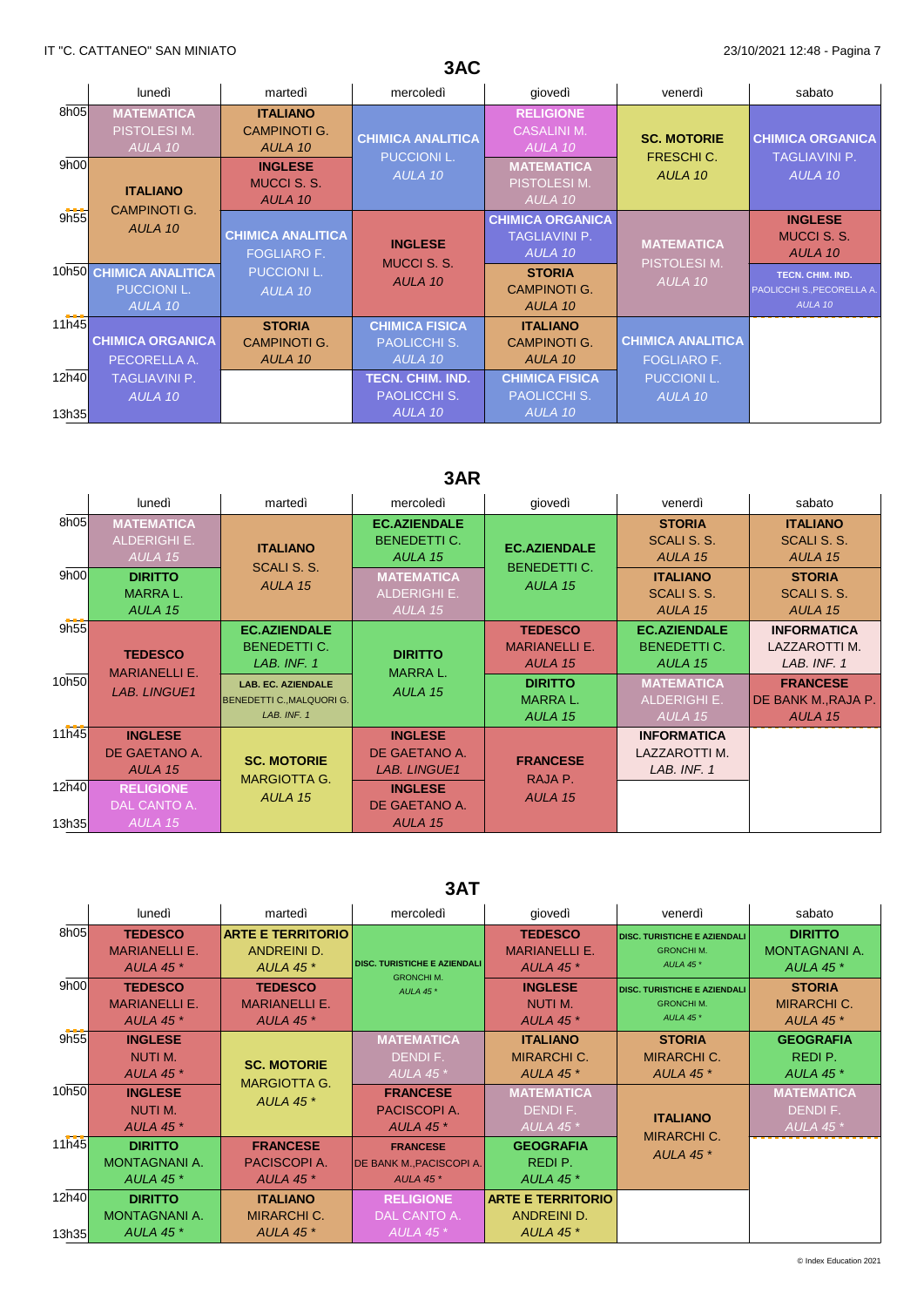|                |                                                 |                                                             | 3BA                                                                        |                                                       |                                             |                                                    |
|----------------|-------------------------------------------------|-------------------------------------------------------------|----------------------------------------------------------------------------|-------------------------------------------------------|---------------------------------------------|----------------------------------------------------|
|                | lunedì                                          | martedì                                                     | mercoledì                                                                  | giovedì                                               | venerdì                                     | sabato                                             |
| 8h05           | <b>INFORMATICA</b><br>ZENZARO S.<br>AULA 16     | <b>STORIA</b><br><b>COSTAGLI F.</b><br>AULA 16              | <b>FRANCESE</b><br><b>BARTOLIA.</b>                                        | <b>EC.AZIENDALE</b><br><b>GRONCHI M.</b><br>AULA 16   | <b>SC. MOTORIE</b><br><b>BIANUCCI S. S.</b> | <b>EC.AZIENDALE</b><br><b>GRONCHI M.</b>           |
| 9h00           | <b>INFORMATICA</b><br>ZENZARO S.<br>LAB. INF. 1 | <b>ITALIANO</b><br><b>COSTAGLI F.</b><br>AULA 16            | AULA 16                                                                    | <b>DIRITTO</b><br><b>MARRAL.</b><br>AULA 16           | AULA 16                                     | AULA 16                                            |
| 9h55           | <b>ECONOMIA POLITICA</b><br>MARRA L.            | <b>DIRITTO</b><br><b>MARRAL.</b>                            | <b>EC.AZIENDALE</b><br><b>GRONCHI M.</b><br>LAB. INF. 1                    | <b>ECONOMIA POLITICA</b><br><b>MARRAL.</b><br>AULA 16 | <b>EC.AZIENDALE</b>                         | <b>MATEMATICA</b><br><b>MARTELLI I.</b><br>AULA 16 |
| 10h50          | AULA 16                                         | AULA 16                                                     | <b>LAB. EC. AZIENDALE</b><br><b>BUCCIONE S., GRONCHI M.</b><br>LAB. INF. 1 | <b>ITALIANO</b><br><b>COSTAGLI F.</b><br>AULA 16      | <b>GRONCHI M.</b><br>AULA 16                | <b>MATEMATICA</b><br><b>MARTELLI I.</b><br>AULA 16 |
| 11h45          | <b>INGLESE</b>                                  | <b>RELIGIONE</b><br>DAL CANTO A.<br>AULA 16                 | <b>MATEMATICA</b><br><b>MARTELLI I.</b><br>AULA 16                         | <b>INGLESE</b><br>FERRARO C.<br>AULA 16               | <b>ITALIANO</b>                             |                                                    |
| 12h40<br>13h35 | FERRARO C.<br>AULA 16                           | <b>FRANCESE</b><br><b>BARTOLI A., DE BANK M.</b><br>AULA 16 |                                                                            | <b>STORIA</b><br><b>COSTAGLI F.</b><br>AULA 16        | <b>COSTAGLIF.</b><br>AULA 16                |                                                    |

# **3BC**

|       | lunedì                                     | martedì                        | mercoledì                | giovedì                                                                                      | venerdì                                                | sabato                               |
|-------|--------------------------------------------|--------------------------------|--------------------------|----------------------------------------------------------------------------------------------|--------------------------------------------------------|--------------------------------------|
| 8h05  | <b>INGLESE</b>                             | <b>MATEMATICA</b>              |                          | <b>MATEMATICA</b>                                                                            |                                                        |                                      |
|       | DONI S., GJATA E.                          | DADDI E., MANNUCCI R.          | <b>CHIMICA ANALITICA</b> | DADDI E., GAZZIANO.MANNUCCI R.                                                               | <b>CHIMICA ANALITICA</b>                               | <b>CHIMICA ANALITICA</b>             |
|       | AULA 19                                    | AULA 19                        | <b>MARINARI M.</b>       | AULA 19                                                                                      | <b>GAZZIANO</b>                                        | <b>MARINARI M.</b>                   |
| 9h00  | <b>CHIMICA ORGANICA</b>                    | <b>CHIMICA FISICA</b>          | PECORELLA A.             | <b>MATEMATICA</b>                                                                            | <b>MARINARI M.</b>                                     | PECORELLA A.                         |
|       | CIRIELLO E., GAZZIANO DADDI E., SIGNORI F. |                                | AULA 19                  | GAZZIANO, MANNUCCI R.                                                                        | AULA 19                                                | AULA 19                              |
|       | AULA 19                                    | AULA 19                        |                          | AULA 19                                                                                      |                                                        |                                      |
| 9h55  | <b>CHIMICA ORGANICA</b>                    | <b>INGLESE</b>                 |                          |                                                                                              | <b>ITALIANO</b>                                        | TECN. CHIM. IND.                     |
|       | <b>CIRIELLO E., GAZZIANO</b>               | DONI S., GJATA E.              | <b>CHIMICA ORGANICA</b>  | <b>SC. MOTORIE</b>                                                                           | COSTAGLI F., DONI S.                                   | DADDI E., PECORELLA A.<br>SIGNORI F. |
|       | AULA 19                                    | AULA 19                        | <b>CIRIELLO E.</b>       | <b>FRESCHI C.</b>                                                                            | AULA 19                                                | AULA 19                              |
| 10h50 | <b>MATEMATICA</b>                          | <b>INGLESE</b>                 | <b>CONTADINI C.</b>      | AULA 19                                                                                      | <b>ITALIANO</b>                                        | <b>STORIA</b>                        |
|       | DADDI E., GAZZIANO, MANNUCCI R.            | <b>GJATA E.</b>                | AULA 19                  |                                                                                              | COSTAGLI F., DONI S., SOSTEGNO DADDI E., VANNUCCINI S. |                                      |
|       | AULA 19                                    | AULA 19                        |                          |                                                                                              | AULA 19                                                | AULA 19                              |
| 11h45 | <b>RELIGIONE</b>                           | <b>ITALIANO</b>                | <b>INGLESE</b>           | <b>CHIMICA ORGANICA</b>                                                                      | <b>TECN. CHIM. IND.</b>                                |                                      |
|       | <b>CASALINI M.</b>                         | COSTAGLI F., DADDI E., DONI S. | <b>GJATA E.</b>          | CIRIELLO E., GAZZIANO SIGNORI F., SOSTEGNO                                                   |                                                        |                                      |
|       | AULA 19                                    | AULA 19                        | AULA 19                  | AULA 19                                                                                      | AULA 19                                                |                                      |
| 12h40 |                                            | <b>ITALIANO</b>                | <b>STORIA</b>            | <b>CHIMICA ANALITICA</b>                                                                     | <b>CHIMICA FISICA</b>                                  |                                      |
|       |                                            |                                |                          | COSTAGLI F.,DADDI E.,DONI S. DADDI E.,VANNUCCINI S. GAZZIANO,MARINARI M. SIGNORI F.,SOSTEGNO |                                                        |                                      |
| 13h35 |                                            | AULA 19                        | AULA 19                  | AULA 19                                                                                      | AULA 19                                                |                                      |

### **3BT**

|                | lunedì                                                                  | martedì                                                                                                              | mercoledì                                                                                           | giovedì                                                                  | venerdì                                                         | sabato                                        |
|----------------|-------------------------------------------------------------------------|----------------------------------------------------------------------------------------------------------------------|-----------------------------------------------------------------------------------------------------|--------------------------------------------------------------------------|-----------------------------------------------------------------|-----------------------------------------------|
| 8h05<br>9h00   | <b>INGLESE</b><br><b>BIANUCCI M. B. M.</b><br><b>AULA 44*</b>           | <b>DIRITTO</b><br><b>TRIFILIO M.</b><br>AULA 44 $*$<br><b>ARTE E TERRITORIO</b><br><b>ANDREINI D.</b><br>AULA 44 $*$ | <b>DIRITTO</b><br><b>TRIFILIO M.</b><br>AULA 44 $*$<br><b>DIRITTO</b><br>TRIFILIO M.<br>AULA 44 $*$ | <b>FRANCESE</b><br><b>BARTOLI A.</b><br>AULA 44 $*$                      | <b>SC. MOTORIE</b><br><b>SPALLETTI S.</b><br>AULA 44 $*$        | <b>MATEMATICA</b><br>BEUX F.<br>$AULA$ 44 $*$ |
|                | 9h55 DISC. TURISTICHE E AZIENDALI<br><b>MALQUORI G.</b><br>AULA 44*     | <b>RELIGIONE</b><br><b>CASALINI M.</b><br>AULA 44 $*$                                                                | <b>ARTE E TERRITORIO</b><br><b>ANDREINI D.</b><br>AULA 44 $*$                                       | <b>ITALIANO</b><br>SCALI R. R.<br>AULA 44 $*$                            | <b>FRANCESE</b><br><b>BARTOLI A., DE BANK M.</b><br>AULA 44 $*$ | <b>ITALIANO</b>                               |
|                | 10h50 DISC. TURISTICHE E AZIENDALI<br><b>MALQUORI G.</b><br>AULA 44 $*$ | <b>ITALIANO</b><br><b>SCALI R. R.</b><br>AULA 44 $*$                                                                 | <b>STORIA</b><br>SCALI R. R.<br>AULA 44 <sup>*</sup>                                                | <b>GEOGRAFIA</b><br>REDI P.<br>AULA 44 <sup>*</sup>                      | <b>STORIA</b><br>SCALI R. R.<br>AULA 44 $*$                     | <b>SCALI R. R.</b><br>AULA 44*                |
| 11h45          | <b>GEOGRAFIA</b><br>REDI P.<br>AULA 44 $*$                              | <b>DISC. TURISTICHE E AZIENDALI</b><br><b>MALQUORI G.</b><br>AULA 44 $*$                                             | <b>TEDESCO</b><br><b>GENNAI E.</b><br><b>AULA 44 *</b>                                              | <b>DISC. TURISTICHE E AZIENDALI</b><br><b>MALQUORI G.</b><br>AULA 44 $*$ | <b>TEDESCO</b>                                                  |                                               |
| 12h40<br>13h35 |                                                                         | <b>MATEMATICA</b><br>BEUX F.<br>AULA 44 <sup>*</sup>                                                                 | <b>TEDESCO</b><br><b>GENNAI E.</b><br>AULA 44 $*$                                                   | <b>INGLESE</b><br><b>BIANUCCI M. B. M.</b><br>AULA 44 $*$                | <b>GENNAI E.</b><br>AULA 44 $*$                                 |                                               |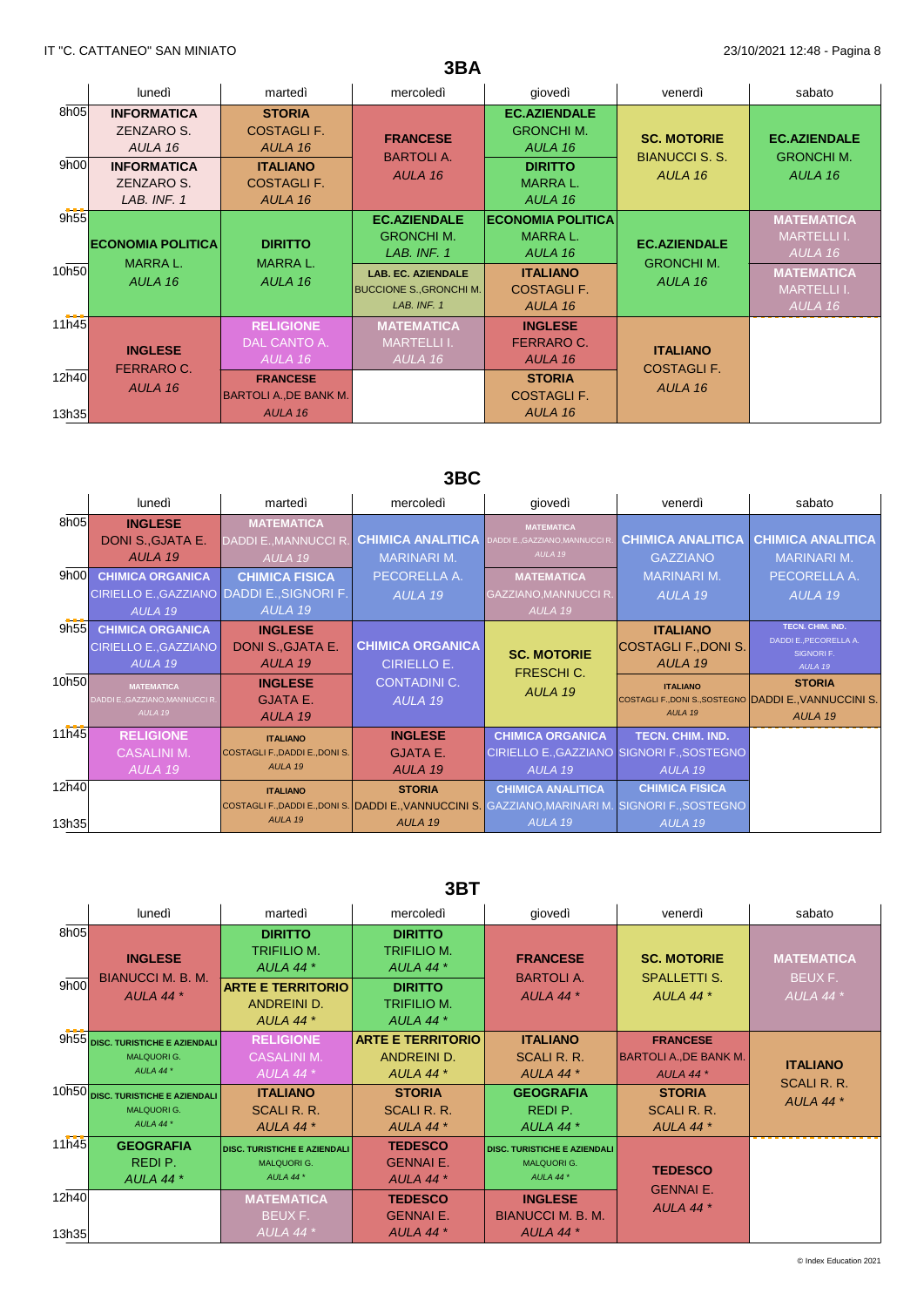|                | lunedì                                                                               | martedì                                                                                             | mercoledì                                                                                                                       | qiovedì                                                                              | venerdì                                                                       | sabato |
|----------------|--------------------------------------------------------------------------------------|-----------------------------------------------------------------------------------------------------|---------------------------------------------------------------------------------------------------------------------------------|--------------------------------------------------------------------------------------|-------------------------------------------------------------------------------|--------|
| 8h05           |                                                                                      | <b>LINGUAGGI E COMUNICAZIONE IeFP</b><br>COPPOLA I.<br>AULA <sub>03</sub>                           |                                                                                                                                 | <b>SC. MOTORIE</b><br><b>SPALLETTI S.</b>                                            | <b>CITTADINANZA E SOCIETA</b><br><b>CASALINI M.</b><br>AULA <sub>03</sub>     |        |
|                | 9h00 CHIMICA E OPERATIVITA IeFP<br>CONTADINI C., PAOLICCHI S.<br>AULA <sub>03</sub>  | <b>LINGUAGGI E COMUNICAZIONE IeFP</b><br>COPPOLA I.<br>AULA <sub>03</sub>                           | <b>LINGUAGGI E COMUNICAZIONE IeFP</b><br>COPPOLA I.<br>AULA <sub>03</sub>                                                       | AULA <sub>03</sub>                                                                   | <b>LINGUAGGI E COMUNICAZIONE IeFP</b><br>SCOPPA M.<br>AULA <sub>03</sub>      |        |
| 9h55           | <b>MATEMATICA APPLICATA IeFP</b><br>ZITO F.<br>AULA <sub>03</sub>                    | FINOCCHI R., TEMPESTI A.<br>AULA <sub>03</sub>                                                      | CHIMICA E OPERATIVITA IeFP CHIMICA E OPERATIVITA IeFP CHIMICA E OPERATIVITA IeFP<br>PAOLICCHI S., ZITO F.<br>AULA <sub>03</sub> | FINOCCHI R., TEMPESTI A.<br>AULA <sub>03</sub>                                       | <b>LINGUAGGI E COMUNICAZIONE IeFP</b><br>COPPOLA I.<br>AULA <sub>03</sub>     |        |
|                | 10h50 CHIMICA E OPERATIVITA IeFP<br>PAOLICCHI S., TEMPESTI A.<br>AULA <sub>03</sub>  | CHIMICA E OPERATIVITA I EPP CHIMICA E OPERATIVITA I EPP<br><b>TEMPESTI A.</b><br>AULA <sub>03</sub> | PAOLICCHI S.<br>AULA <sub>03</sub>                                                                                              | <b>LINGUAGGI E COMUNICAZIONE IeFP</b><br>COPPOLA I., SCOPPA M.<br>AULA <sub>03</sub> | <b>CHIMICA E OPERATIVITA IeFP</b><br><b>TEMPESTI A.</b><br>AULA <sub>03</sub> |        |
| 11h45          | <b>CHIMICA E OPERATIVITA IeFP</b><br>PAOLICCHI S., TEMPESTI A.<br>AULA <sub>03</sub> | <b>CHIMICA E OPERATIVITA IeFP</b><br><b>TEMPESTIA.</b><br>AULA <sub>03</sub>                        | <b>LINGUAGGI E COMUNICAZIONE IeFP</b><br>COPPOLA I., SCOPPA M.<br>AULA <sub>03</sub>                                            | <b>MATEMATICA APPLICATA IeFP</b><br>ZITO F.<br>AULA <sub>03</sub>                    |                                                                               |        |
| 12h40<br>13h35 |                                                                                      |                                                                                                     |                                                                                                                                 |                                                                                      |                                                                               |        |

**3IeFP**

# **4AA**

|       | lunedì                    | martedì               | mercoledì                               | giovedì             | venerdì                  | sabato                   |
|-------|---------------------------|-----------------------|-----------------------------------------|---------------------|--------------------------|--------------------------|
| 8h05  | <b>EC.AZIENDALE</b>       | <b>FRANCESE</b>       | <b>MATEMATICA</b>                       | <b>EC.AZIENDALE</b> | <b>MATEMATICA</b>        | <b>INGLESE</b>           |
|       | CORTI L.                  | DE BANK M., RAJA P.   | NANNETTI L.                             | CORTI L.            | <b>NANNETTI L.</b>       | NUTI M.                  |
|       | AULA 17                   | AULA 17               | AULA 17                                 | AULA 17             | AULA 17                  | AULA 17                  |
| 9h00  | <b>EC.AZIENDALE</b>       | <b>INGLESE</b>        |                                         | <b>EC.AZIENDALE</b> |                          | <b>INGLESE</b>           |
|       | CORTI L.                  | NUTI M.               | <b>DIRITTO</b><br><b>QUINTAVALLI S.</b> | CORTI L.            | <b>EC.AZIENDALE</b>      | NUTI M.                  |
|       | AULA 17                   | AULA 17               |                                         | AULA 17             | CORTI L.                 | <b>LAB. LINGUE1</b>      |
| 9h55  |                           |                       | AULA 17                                 | <b>MATEMATICA</b>   | AULA 17                  | <b>ECONOMIA POLITICA</b> |
|       | <b>LAB. EC. AZIENDALE</b> | <b>SC. MOTORIE</b>    |                                         | <b>NANNETTI L.</b>  |                          | <b>QUINTAVALLI S.</b>    |
|       | BELCARI F.,CORTI L.       | <b>BIANUCCI S. S.</b> |                                         | AULA 17             |                          | AULA 17                  |
| 10h50 | LAB. INF. 1               | AULA 17               |                                         | <b>ITALIANO</b>     | <b>STORIA</b>            | <b>DIRITTO</b>           |
|       |                           |                       | <b>FRANCESE</b>                         | <b>MARCONE M.</b>   | <b>MARCONE M.</b>        | <b>QUINTAVALLI S.</b>    |
|       |                           |                       | RAJA P.                                 | AULA 17             | AULA 17                  | AULA 17                  |
| 11h45 | <b>RELIGIONE</b>          | <b>ITALIANO</b>       | AULA 17                                 | <b>ITALIANO</b>     | <b>ITALIANO</b>          |                          |
|       | DAL CANTO A.              | <b>MARCONE M.</b>     |                                         | <b>MARCONE M.</b>   | <b>MARCONE M.</b>        |                          |
|       | AULA 17                   | AULA 17               |                                         | AULA 17             | AULA 17                  |                          |
| 12h40 |                           | <b>INFORMATICA</b>    | <b>INFORMATICA</b>                      | <b>STORIA</b>       | <b>ECONOMIA POLITICA</b> |                          |
|       |                           | LAZZAROTTI M.         | LAZZAROTTI M.                           | <b>MARCONE M.</b>   | <b>QUINTAVALLI S.</b>    |                          |
| 13h35 |                           | LAB. INF. 1           | LAB. INF. 1                             | AULA 17             | AULA 17                  |                          |

### **4AC**

|                | lunedì                                                                                                 | martedì                                                                                                     | mercoledì                                                                                            | giovedì                                                                         | venerdì                                                                                            | sabato                                                   |
|----------------|--------------------------------------------------------------------------------------------------------|-------------------------------------------------------------------------------------------------------------|------------------------------------------------------------------------------------------------------|---------------------------------------------------------------------------------|----------------------------------------------------------------------------------------------------|----------------------------------------------------------|
| 8h05<br>9h00   | <b>CHIMICA ANALITICA</b><br><b>FOGLIARO F.</b><br><b>PUCCIONI L.</b><br>AULA 12                        | <b>INGLESE</b><br><b>MUCCI S. S.</b><br>AULA 12<br><b>CHIMICA ORGANICA</b><br><b>CIRIELLO E.</b><br>AULA 12 | <b>ITALIANO</b><br><b>CAMPINOTI G.</b><br>AULA 12<br><b>STORIA</b><br><b>CAMPINOTI G.</b><br>AULA 12 | <b>TECN. CHIM. IND.</b><br><b>FINOCCHI R.</b><br><b>MARINARI M.</b><br>AULA 12  | <b>ITALIANO</b><br><b>CAMPINOTI G.</b><br>AULA 12<br><b>MATEMATICA</b><br>PISTOLESI M.<br>AULA 12  | <b>MATEMATICA</b><br>PISTOLESI M.<br>AULA 12             |
| 9h55<br>10h50  | <b>RELIGIONE</b><br><b>CASALINI M.</b><br>AULA 12<br><b>ITALIANO</b><br><b>CAMPINOTI G.</b><br>AULA 12 | <b>SC. MOTORIE</b><br><b>FRESCHIC.</b><br>AULA 12                                                           | <b>TECN. CHIM. IND.</b><br><b>MARINARI M.</b><br>AULA 12                                             | <b>CHIMICA ORGANICA</b><br><b>CIRIELLO E.</b><br><b>CONTADINI C.</b><br>AULA 12 | <b>STORIA</b><br><b>CAMPINOTI G.</b><br>AULA 12<br><b>INGLESE</b><br><b>MUCCI S. S.</b><br>AULA 12 | <b>CHIMICA ORGANICA</b><br><b>CIRIELLO E.</b><br>AULA 12 |
| 11h45          | <b>ITALIANO</b><br><b>CAMPINOTI G.</b><br>AULA 12                                                      | <b>CHIMICA ANALITICA</b><br><b>PUCCIONI L.</b><br>AULA 12                                                   | <b>INGLESE</b><br><b>MUCCI S.S.</b><br>AULA 12                                                       | <b>CHIMICA ANALITICA</b><br><b>FOGLIARO F.</b>                                  | <b>INGLESE</b><br><b>MUCCI S. S.</b><br>AULA 12                                                    |                                                          |
| 12h40<br>13h35 |                                                                                                        | <b>MATEMATICA</b><br>PISTOLESI M.<br>AULA 12                                                                | <b>CHIMICA ANALITICA</b><br><b>PUCCIONI L.</b><br>AULA 12                                            | <b>PUCCIONI L.</b><br>AULA 12                                                   | <b>TECN. CHIM. IND.</b><br><b>MARINARI M.</b><br>AULA 12                                           |                                                          |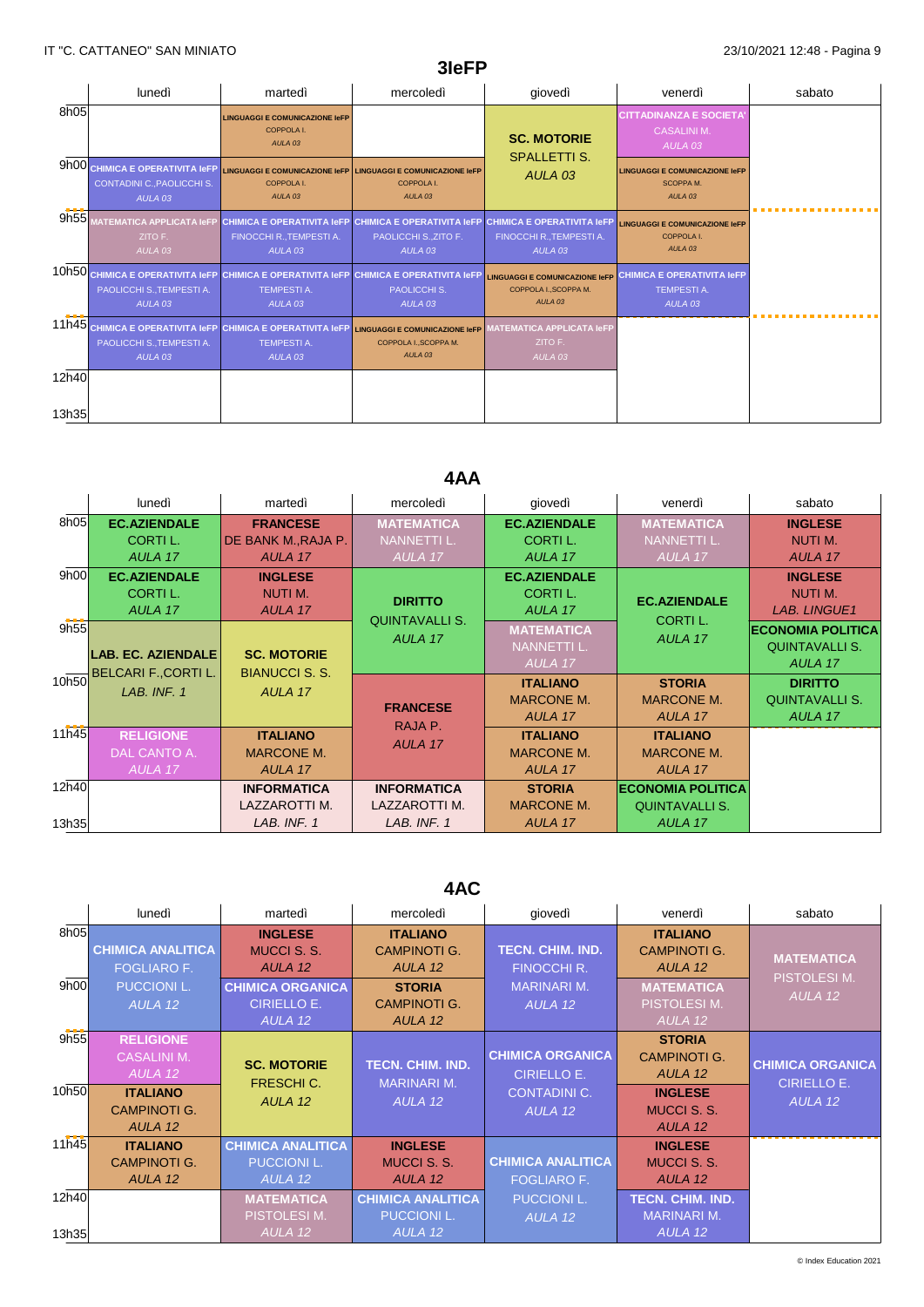|       | lunedì               | martedì              | mercoledì            | giovedì             | venerdì                      | sabato                        |
|-------|----------------------|----------------------|----------------------|---------------------|------------------------------|-------------------------------|
| 8h05  | <b>ITALIANO</b>      | <b>ITALIANO</b>      | <b>EC.AZIENDALE</b>  | <b>RELIGIONE</b>    | <b>EC.AZIENDALE</b>          | <b>INFORMATICA</b>            |
|       | <b>BERNARDINI Y.</b> | <b>BERNARDINI Y.</b> | <b>CANALE G.</b>     | DAL CANTO A.        | <b>CANALE G.</b>             | LAZZAROTTI M.                 |
|       | <b>AULA 48 *</b>     | <b>AULA 48 *</b>     | <b>AULA 48 *</b>     | AULA 48 $*$         | <b>AULA 48 *</b>             | AULA 48 *                     |
| 9h00  | <b>STORIA</b>        | <b>FRANCESE</b>      | <b>DIRITTO</b>       | <b>INGLESE</b>      | <b>TEDESCO</b>               | <b>INFORMATICA</b>            |
|       | <b>BERNARDINI Y.</b> | <b>BARTOLIA.</b>     | <b>MARRAL.</b>       | DE GAETANO A.       | DE SIENA K.                  | LAZZAROTTI M.                 |
|       | <b>AULA 48 *</b>     | <b>AULA 48 *</b>     | AULA 48 *            | <b>LAB. LINGUE1</b> | AULA 48 $*$                  | <b>AULA 48 *</b>              |
| 9h55  |                      | <b>STORIA</b>        | <b>MATEMATICA</b>    | <b>INGLESE</b>      | <b>EC.AZIENDALE</b>          | <b>FRANCESE</b>               |
|       | <b>EC.AZIENDALE</b>  | <b>BERNARDINI Y.</b> | SIGNORINI F.         | DE GAETANO A.       | <b>CANALE G.</b>             | <b>BARTOLI A., DE BANK M.</b> |
|       | <b>CANALE G.</b>     | AULA 48 $*$          | AULA 48 $*$          | <b>AULA 48 *</b>    | LAB. MULTIM. *               | <b>AULA 48 *</b>              |
| 10h50 |                      |                      | <b>MATEMATICA</b>    | <b>MATEMATICA</b>   | <b>LAB. EC. AZIENDALE</b>    | <b>FRANCESE</b>               |
|       | AULA 48 $*$          | <b>TEDESCO</b>       | SIGNORINI F.         | SIGNORINI F.        | <b>BELCARI F., CANALE G.</b> | <b>BARTOLIA.</b>              |
|       |                      | DE SIENA K.          | AULA 48 $*$          | AULA 48 $*$         | LAB. MULTIM. *               | <b>AULA 48 *</b>              |
| 11h45 | <b>DIRITTO</b>       |                      |                      |                     | <b>DIRITTO</b>               |                               |
|       | <b>MARRAL.</b>       | <b>AULA 48 *</b>     | <b>ITALIANO</b>      | <b>SC. MOTORIE</b>  | <b>MARRAL.</b>               |                               |
|       | <b>AULA 48 *</b>     |                      |                      |                     | <b>AULA 48 *</b>             |                               |
| 12h40 |                      | <b>INGLESE</b>       | <b>BERNARDINI Y.</b> | <b>MARGIOTTA G.</b> | <b>DIRITTO</b>               |                               |
|       |                      | DE GAETANO A.        | <b>AULA 48 *</b>     | AULA 48 $*$         | <b>MARRAL.</b>               |                               |
| 13h35 |                      | <b>AULA 48 *</b>     |                      |                     | AULA 48 $*$                  |                               |

**4AR**

# **4AT**

|                | lunedì                                                                                         | martedì                                                                                                 | mercoledì                                                         | giovedì                                                                                                        | venerdì                                                            | sabato                                                                                     |
|----------------|------------------------------------------------------------------------------------------------|---------------------------------------------------------------------------------------------------------|-------------------------------------------------------------------|----------------------------------------------------------------------------------------------------------------|--------------------------------------------------------------------|--------------------------------------------------------------------------------------------|
| 8h05<br>9h00   | <b>GEOGRAFIA</b><br>REDI P.<br>AULA 01<br><b>DIRITTO</b><br>DADDI E., MONTAGNANI A.<br>AULA 01 | <b>STORIA</b><br>DANTI L., NACCI E. E.<br>AULA 01<br><b>FRANCESE</b><br>NACCI E. E., RAJA P.<br>AULA 01 | <b>FRANCESE</b><br>RAJA P.<br>AULA 01                             | <b>MATEMATICA</b><br>DENDI F.<br>AULA 01<br><b>DISC. TURISTICHE E AZIENDALI</b><br><b>GRONCHIM.</b><br>AULA 01 | <b>DIRITTO</b><br><b>MONTAGNANI A.</b><br>AULA 01                  | <b>MATEMATICA</b><br>DADDI E., DENDI F.<br>AULA 01<br><b>STORIA</b><br>DANTI L.<br>AULA 01 |
| 9h55           | <b>MATEMATICA</b><br>DADDI E., DENDI F.<br>AULA 01                                             | <b>DISC. TURISTICHE E AZIENDALI</b><br>DADDI E., GRONCHI M.<br>AULA 01                                  | <b>TEDESCO</b><br>DE SIENA K., NACCI E. E.<br><b>LAB. LINGUE1</b> | <b>TEDESCO</b><br>DE SIENA K.<br><b>LAB. LINGUE1</b>                                                           | <b>GEOGRAFIA</b><br>REDI P.<br>AULA 01                             | <b>INGLESE</b><br>NUTI M.<br><b>LAB. LINGUE1</b>                                           |
| 10h50          | <b>TEDESCO</b>                                                                                 | <b>DISC. TURISTICHE E AZIENDALI</b><br><b>GRONCHIM.</b><br>AULA 01                                      | <b>RELIGIONE</b><br>DAL CANTO A.<br>AULA 01                       | <b>ARTE E TERRITORIO</b><br>ANDREINI D.<br>AULA 01                                                             | <b>INGLESE</b><br>NACCI E. E., NUTI M.<br>AULA 01                  | <b>INGLESE</b><br>NUTI M.<br>AULA 01                                                       |
| 11h45          | DE SIENA K.<br>AULA 01                                                                         | <b>ITALIANO</b><br>DANTI L., NACCI E. E.<br>AULA 01                                                     | <b>ITALIANO</b><br>DANTI L.<br>AULA 01                            | <b>SC. MOTORIE</b><br><b>SPALLETTI S.</b>                                                                      | <b>DISC. TURISTICHE E AZIENDALI</b><br><b>GRONCHIM.</b><br>AULA 01 |                                                                                            |
| 12h40<br>13h35 |                                                                                                | <b>ITALIANO</b><br>DANTI L.<br>AULA 01                                                                  | <b>ITALIANO</b><br>DANTI L.<br>AULA 01                            | AULA 01                                                                                                        | <b>ARTE E TERRITORIO</b><br>ANDREINI D.<br>AULA 01                 |                                                                                            |

## **4BA**

|              | lunedì                                                  | martedì                                                                                                              | mercoledì                                                 | giovedì                                                                                                  | venerdì                                                                         | sabato                                                         |
|--------------|---------------------------------------------------------|----------------------------------------------------------------------------------------------------------------------|-----------------------------------------------------------|----------------------------------------------------------------------------------------------------------|---------------------------------------------------------------------------------|----------------------------------------------------------------|
| 8h05<br>9h00 | <b>EC.AZIENDALE</b><br><b>BENEDETTI C.</b><br>AULA 42 * | <b>MATEMATICA</b><br><b>ALDERIGHI E.</b><br>AULA 42 $*$<br><b>EC.AZIENDALE</b><br><b>BENEDETTI C.</b><br>AULA 42 $*$ | <b>ITALIANO</b><br>SCALI S. S.<br>AULA 42 $*$             | <b>ITALIANO</b><br>SCALI S. S.<br>AULA 42 $*$<br><b>MATEMATICA</b><br><b>ALDERIGHI E.</b><br>AULA 42 $*$ | LAB. EC. AZIENDALE<br><b>BELCARIF.</b><br><b>BENEDETTI C.</b><br>LAB. MULTIM. * | <b>INGLESE</b><br><b>BIANUCCI M. B. M.</b><br><b>AULA 42 *</b> |
| 9h55         | <b>MATEMATICA</b><br>ALDERIGHI E.<br>AULA 42 $*$        | <b>TEDESCO</b><br>ZIEGLER K.<br>AULA 42 $*$                                                                          | <b>INFORMATICA</b><br>LAZZAROTTI M.<br>AULA 42 $*$        | <b>STORIA</b><br>SCALI S. S.<br><b>AULA 42 *</b>                                                         | <b>DIRITTO</b><br><b>MARRAL.</b><br>AULA 42 $*$                                 | <b>SC. MOTORIE</b><br><b>BIANUCCI S. S.</b><br>AULA 42 $*$     |
| 10h50        | <b>EC.AZIENDALE</b><br><b>BENEDETTI C.</b><br>AULA 42 * |                                                                                                                      | <b>EC.AZIENDALE</b><br><b>BENEDETTI C.</b><br>AULA 42 $*$ | <b>ITALIANO</b><br>SCALI S. S.<br>AULA 42 $*$                                                            |                                                                                 |                                                                |
| 11h45        | <b>INFORMATICA</b><br>LAZZAROTTI M.                     | <b>EC.AZIENDALE</b><br><b>BENEDETTI C.</b>                                                                           | <b>RELIGIONE</b><br>DAL CANTO A.                          | <b>INGLESE</b><br><b>BIANUCCI M. B. M.</b>                                                               | <b>STORIA</b><br>SCALI S. S.                                                    |                                                                |
|              | AULA 42 $*$                                             | AULA 42 $*$                                                                                                          | AULA 42 $*$                                               | <b>AULA 42 *</b>                                                                                         | <b>AULA 42 *</b>                                                                |                                                                |
| 12h40        |                                                         | <b>ECONOMIA POLITICA</b><br><b>MARRAL.</b><br>AULA 42 $*$                                                            | <b>DIRITTO</b><br><b>MARRAL.</b><br><b>AULA 42 *</b>      | <b>ECONOMIA POLITICA</b><br><b>MARRAL.</b><br>AULA 42 $*$                                                | <b>TEDESCO</b><br>ZIEGLER K.<br>AULA 42 $*$                                     |                                                                |
| 13h35        |                                                         |                                                                                                                      |                                                           |                                                                                                          |                                                                                 |                                                                |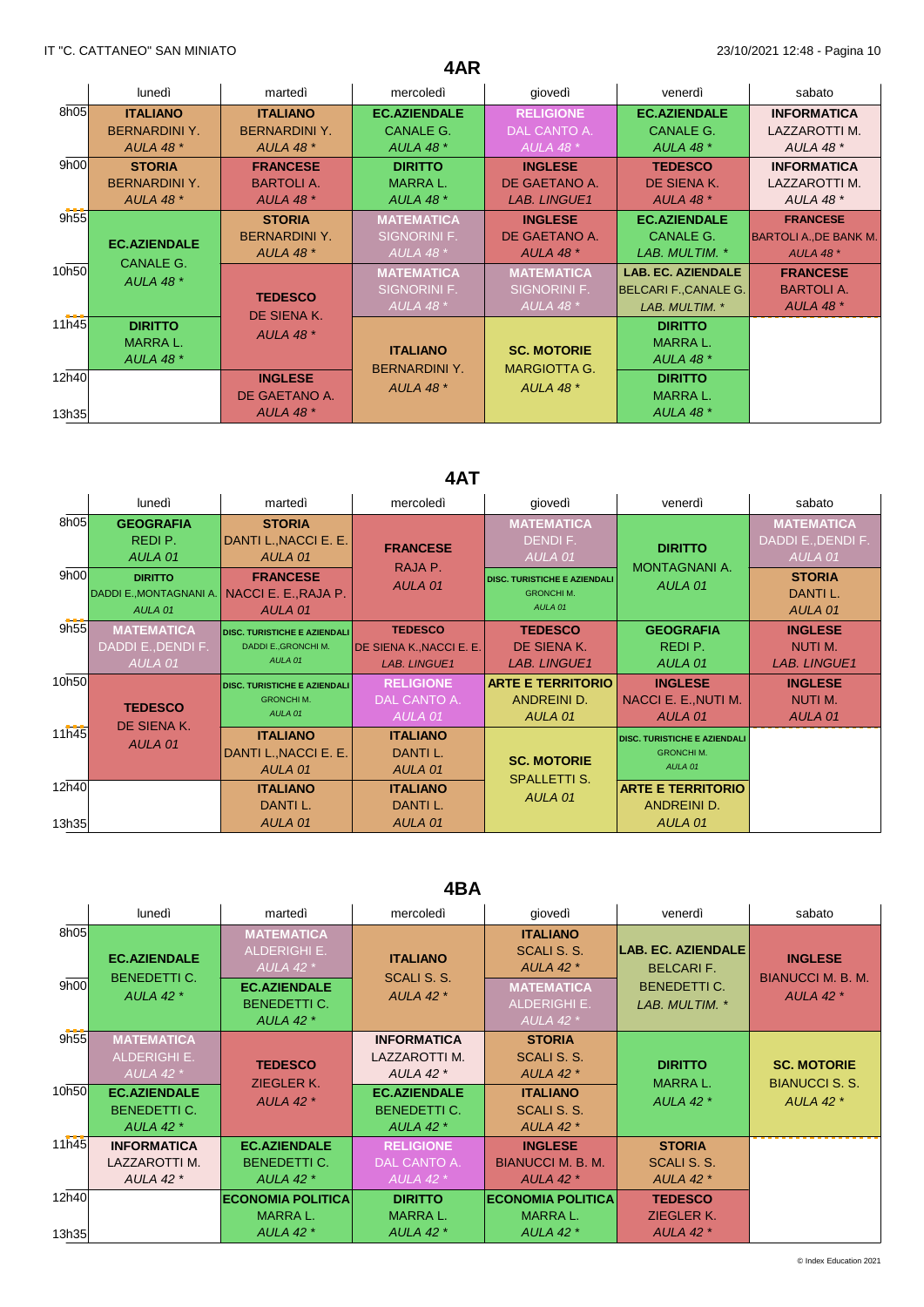|                | lunedì                                             | martedì                                                                  | mercoledì                                          | giovedì                                          | venerdì                                                   | sabato                                                    |
|----------------|----------------------------------------------------|--------------------------------------------------------------------------|----------------------------------------------------|--------------------------------------------------|-----------------------------------------------------------|-----------------------------------------------------------|
| 8h05           | <b>MATEMATICA</b><br><b>MANNUCCI R.</b><br>AULA 14 | <b>CHIMICA ORGANICA</b><br><b>CONTADINI C.</b><br>PUCCIONI L.<br>AULA 14 | <b>ITALIANO</b><br><b>GONNELLI E.</b><br>AULA 14   | <b>STORIA</b><br><b>GONNELLI E.</b><br>AULA 14   | <b>CHIMICA ORGANICA</b><br><b>PUCCIONI L.</b><br>AULA 14  | <b>ITALIANO</b><br><b>GONNELLI E.</b><br>AULA 14          |
| 9h00           | <b>INGLESE</b><br><b>GJATA E.</b><br>AULA 14       |                                                                          |                                                    | <b>ITALIANO</b><br><b>GONNELLI E.</b><br>AULA 14 | <b>INGLESE</b><br><b>GJATA E.</b><br>AULA 14              | <b>INGLESE</b><br><b>GJATA E.</b><br>AULA 14              |
| 9h55           | <b>TECN. CHIM. IND.</b><br>MARAZZATO C.            | <b>TECN. CHIM. IND.</b><br><b>CONTADINI C.</b>                           | <b>CHIMICA ORGANICA</b><br><b>PUCCIONI L.</b>      | <b>CHIMICA ANALITICA</b><br><b>FOGLIARO F.</b>   | <b>MATEMATICA</b><br><b>MANNUCCI R.</b>                   | <b>CHIMICA ANALITICA</b><br><b>MARINARI M.</b><br>AULA 14 |
| 10h50          | AULA 14                                            | MARAZZATO C.<br>AULA 14                                                  | AULA 14                                            | <b>MARINARI M.</b><br>AULA 14                    | AULA 14                                                   | <b>TECN. CHIM. IND.</b><br>MARAZZATO C.<br>AULA 14        |
| 11h45          | <b>STORIA</b><br><b>GONNELLI E.</b><br>AULA 14     | <b>CHIMICA ANALITICA</b><br><b>FOGLIARO F.</b>                           | <b>MATEMATICA</b><br><b>MANNUCCI R.</b><br>AULA 14 | <b>SC. MOTORIE</b><br>FRESCHI C.                 | <b>CHIMICA ANALITICA</b><br><b>MARINARI M.</b><br>AULA 14 |                                                           |
| 12h40<br>13h35 | <b>RELIGIONE</b><br><b>CASALINI M.</b><br>AULA 14  | <b>MARINARI M.</b><br>AULA 14                                            | <b>INGLESE</b><br><b>GJATA E.</b><br>AULA 14       | AULA 14                                          |                                                           |                                                           |

**4BC**

## **4BT**

|               | lunedì                                                                                                      | martedì                                               | mercoledì                                                      | giovedì                                                                             | venerdì                                                              | sabato                                                  |
|---------------|-------------------------------------------------------------------------------------------------------------|-------------------------------------------------------|----------------------------------------------------------------|-------------------------------------------------------------------------------------|----------------------------------------------------------------------|---------------------------------------------------------|
| 8h05          | <b>GEOGRAFIA</b><br><b>TREMORIM.</b><br>AULA 41 $*$                                                         | <b>TEDESCO</b><br>ZIEGLER K.<br><b>AULA 41 *</b>      | <b>DISC. TURISTICHE E AZIENDALI</b><br><b>MALQUORI G.</b>      | <b>TEDESCO</b><br>ZIEGLER K.<br>AULA 41 $*$                                         | <b>MATEMATICA</b><br><b>MARTELLII.</b><br>AULA 41 $*$                | <b>STORIA</b><br><b>SCALI R. R.</b><br><b>AULA 41 *</b> |
| 9h00          | <b>DIRITTO</b><br><b>MENICUCCI A.</b><br>AULA 41 $*$                                                        | <b>GEOGRAFIA</b><br><b>TREMORIM.</b><br>AULA 41 $*$   | AULA 41*                                                       | <b>ARTE E TERRITORIO</b> DISC. TURISTICHE E AZIENDALI<br>ANDREINI D.<br>AULA 41 $*$ | <b>MALQUORI G.</b><br>AULA 41 $*$                                    | <b>ITALIANO</b><br>SCALI R. R.<br><b>AULA 41 *</b>      |
| 9h55<br>10h50 | <b>INGLESE</b><br>BIANUCCI M. B. M.<br>AULA 41 $*$<br><b>MATEMATICA</b><br><b>MARTELLII.</b><br>AULA 41 $*$ | <b>FRANCESE</b><br><b>BARTOLIA.</b><br>AULA 41 $*$    | <b>INGLESE</b><br><b>BIANUCCI M. B. M.</b><br><b>AULA 41 *</b> | <b>SC. MOTORIE</b><br><b>MARGIOTTA G.</b><br>AULA 41 $*$                            | <b>STORIA</b><br>SCALI R. R.<br>AULA 41 $*$<br><b>TEDESCO</b>        | <b>DIRITTO</b><br><b>MENICUCCI A.</b><br>AULA 41 $*$    |
| 11h45         | <b>MATEMATICA</b><br><b>MARTELLI I.</b><br>AULA 41 $*$                                                      | <b>RELIGIONE</b><br><b>CASALINI M.</b><br>AULA 41 $*$ | <b>ARTE E TERRITORIO</b><br>ANDREINI D.<br>AULA 41 $*$         | <b>ITALIANO</b><br>SCALI R. R.                                                      | ZIEGLER K.<br>AULA 41 $*$                                            |                                                         |
| 13h35         | 12h40 DISC. TURISTICHE E AZIENDALI<br><b>MALQUORI G.</b><br>AULA 41*                                        | <b>ITALIANO</b><br>SCALI R. R.<br>AULA 41 $*$         |                                                                | AULA 41 $*$                                                                         | <b>FRANCESE</b><br><b>BARTOLI A., DE BANK M.</b><br><b>AULA 41 *</b> |                                                         |

## **5AA**

|                | lunedì                                                                    | martedì                                                                                                                                      | mercoledì                                                      | giovedì                                                  | venerdì                                                  | sabato                                                       |
|----------------|---------------------------------------------------------------------------|----------------------------------------------------------------------------------------------------------------------------------------------|----------------------------------------------------------------|----------------------------------------------------------|----------------------------------------------------------|--------------------------------------------------------------|
| 8h05<br>9h00   | <b>MATEMATICA</b><br><b>NANNETTI L.</b><br>AULA 47 $*$<br><b>ITALIANO</b> | <b>EC.AZIENDALE</b><br><b>BUCCIONE S.</b><br>LAB. MULTIM. *<br><b>LAB. EC. AZIENDALE</b><br><b>BELCARI F., BUCCIONE S.</b><br>LAB. MULTIM. * | <b>SC. MOTORIE</b><br><b>BIANUCCI S. S.</b><br><b>AULA 47*</b> | <b>EC.AZIENDALE</b><br><b>BUCCIONE S.</b><br>AULA 47 $*$ | <b>INGLESE</b><br><b>FERRARO C.</b><br>AULA 47 $*$       | <b>EC.AZIENDALE</b><br><b>BUCCIONE S.</b><br><b>AULA 47*</b> |
| 9h55           | <b>MIRARCHI C.</b><br><b>AULA 47*</b>                                     | <b>RELIGIONE</b><br>DAL CANTO A.<br>AULA 47 $*$                                                                                              | <b>FRANCESE</b>                                                |                                                          | <b>ECONOMIA POLITICA</b>                                 | <b>ITALIANO</b><br><b>MIRARCHI C.</b><br><b>AULA 47*</b>     |
| 10h50          | <b>STORIA</b><br><b>MIRARCHI C.</b><br><b>AULA 47*</b>                    | <b>MATEMATICA</b><br><b>NANNETTI L.</b><br>AULA 47 $*$                                                                                       | <b>BARTOLIA.</b><br><b>AULA 47*</b>                            | <b>INGLESE</b><br><b>FERRARO C.</b><br><b>AULA 47*</b>   | <b>QUINTAVALLI S.</b><br><b>AULA 47*</b>                 | <b>STORIA</b><br><b>MIRARCHI C.</b><br><b>AULA 47*</b>       |
|                | 11h45 ECONOMIA POLITICA<br><b>QUINTAVALLI S.</b><br><b>AULA 47*</b>       | <b>DIRITTO</b>                                                                                                                               | <b>EC.AZIENDALE</b>                                            | <b>FRANCESE</b><br><b>BARTOLIA.</b><br><b>AULA 47*</b>   | <b>MATEMATICA</b><br><b>NANNETTI L.</b><br>AULA 47 $*$   |                                                              |
| 12h40<br>13h35 | <b>DIRITTO</b><br><b>QUINTAVALLI S.</b><br><b>AULA 47*</b>                | <b>QUINTAVALLI S.</b><br>AULA 47 $*$                                                                                                         | <b>BUCCIONE S.</b><br><b>AULA 47*</b>                          |                                                          | <b>ITALIANO</b><br><b>MIRARCHI C.</b><br><b>AULA 47*</b> |                                                              |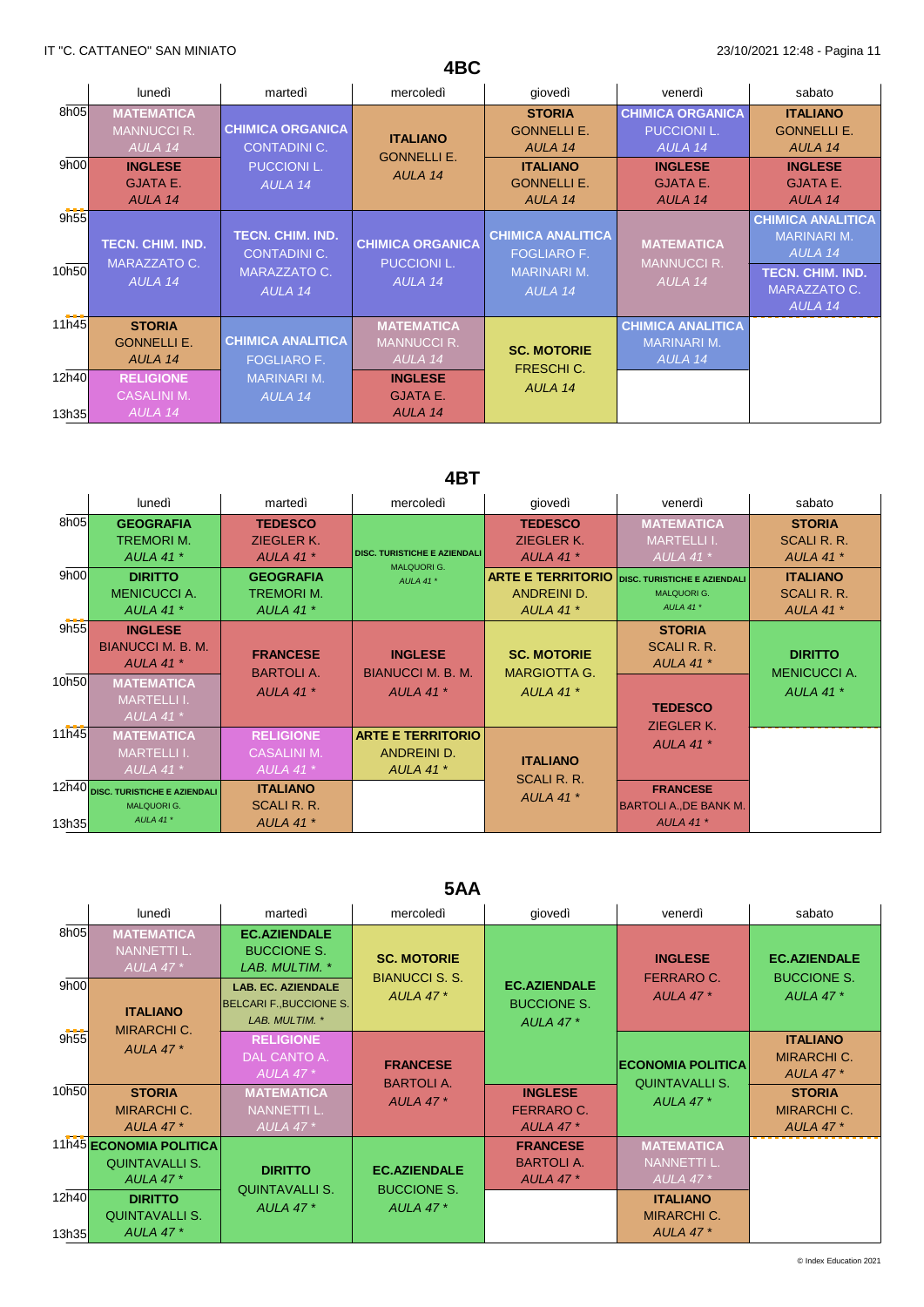# **5AC**

|                | lunedì                                                 | martedì                                          | mercoledì                                                              | giovedì                                          | venerdì                             | sabato                                                   |
|----------------|--------------------------------------------------------|--------------------------------------------------|------------------------------------------------------------------------|--------------------------------------------------|-------------------------------------|----------------------------------------------------------|
| 8h05           | <b>TECN. CHIM. IND.</b>                                |                                                  |                                                                        | <b>MATEMATICA</b>                                | <b>MATEMATICA</b>                   | <b>CHIMICA ORGANICA</b>                                  |
|                | <b>TEMPESTI A.</b>                                     | <b>TECN. CHIM. IND.</b>                          | <b>CHIMICA ORGANICA</b>                                                | PISTOLESI M.                                     | PISTOLESI M.                        | <b>CIRIELLO E.</b>                                       |
|                | AULA 26                                                | PECORELLA A.                                     | CIRIELLO E.                                                            | AULA 26                                          | AULA 26                             | AULA 26                                                  |
| 9h00           |                                                        | <b>TEMPESTI A.</b>                               | <b>FOGLIARO F.</b>                                                     | <b>CHIMICA ORGANICA</b>                          |                                     | <b>STORIA</b>                                            |
|                | <b>CHIMICA ANALITICA</b>                               | AULA 26                                          | AULA 26                                                                | <b>CIRIELLO E.</b>                               |                                     | <b>GONNELLI E.</b>                                       |
|                | <b>JURINOVICH S.</b>                                   |                                                  |                                                                        | AULA 26                                          | <b>CHIMICA ANALITICA</b>            | AULA 26                                                  |
| 9h55           | AULA 26                                                | <b>INGLESE</b><br><b>MUCCI S. S.</b><br>AULA 26  |                                                                        | <b>ITALIANO</b><br><b>GONNELLI E.</b><br>AULA 26 | FINOCCHI R.<br><b>JURINOVICH S.</b> | <b>TECN. CHIM. IND.</b><br><b>TEMPESTI A.</b><br>AULA 26 |
| 10h50          | <b>ITALIANO</b><br><b>GONNELLI E.</b><br>AULA 26       | <b>ITALIANO</b><br><b>GONNELLI E.</b><br>AULA 26 | <b>CHIMICA ANALITICA</b><br><b>FINOCCHI R.</b><br><b>JURINOVICH S.</b> | <b>ITALIANO</b><br><b>GONNELLI E.</b><br>AULA 26 | AULA 26                             | <b>MATEMATICA</b><br>PISTOLESI M.<br>AULA 26             |
| 11h45          | <b>SC. MOTORIE</b><br><b>BIANUCCI S. S.</b><br>AULA 26 | <b>STORIA</b><br><b>GONNELLI E.</b><br>AULA 26   | AULA 26                                                                | <b>INGLESE</b><br><b>MUCCI S. S.</b><br>AULA 26  | <b>TECN. CHIM. IND.</b>             |                                                          |
| 12h40<br>13h35 |                                                        |                                                  | <b>RELIGIONE</b><br><b>CASALINI M.</b><br>AULA 26                      | <b>INGLESE</b><br><b>MUCCI S. S.</b><br>AULA 26  | <b>TEMPESTIA.</b><br>AULA 26        |                                                          |

# **5AR**

|                | lunedì                                                  | martedì                                                 | mercoledì                                           | giovedì                                                                       | venerdì                                                 | sabato                                                  |
|----------------|---------------------------------------------------------|---------------------------------------------------------|-----------------------------------------------------|-------------------------------------------------------------------------------|---------------------------------------------------------|---------------------------------------------------------|
| 8h05           | <b>EC.AZIENDALE</b>                                     | <b>FRANCESE</b><br><b>BARTOLIA.</b><br><b>AULA 46 *</b> | <b>ITALIANO</b><br>DANTI L.<br><b>AULA 46 *</b>     | <b>MATEMATICA</b><br><b>ALDERIGHI E.</b><br>AULA 46 $*$                       | <b>STORIA</b><br>DANTI L.<br>AULA 46 $*$                | <b>FRANCESE</b><br><b>BARTOLIA.</b><br><b>AULA 46 *</b> |
| 9h00           | <b>CANALE G.</b><br>AULA 46 $*$                         | <b>TEDESCO</b><br>DE SIENA K.                           | <b>STORIA</b><br>DANTI L.<br>AULA 46 $*$            | <b>ITALIANO</b><br>DANTI L.<br>AULA 46 $*$                                    | <b>MATEMATICA</b><br><b>ALDERIGHI E.</b><br>AULA 46 $*$ | <b>FRANCESE</b><br><b>BARTOLIA.</b><br><b>AULA 46 *</b> |
| 9h55           | <b>RELIGIONE</b><br>DAL CANTO A.<br>AULA 46 $*$         | <b>AULA 46 *</b>                                        | <b>EC.AZIENDALE</b><br><b>CANALE G.</b>             | <b>LAB. EC. AZIENDALE</b><br><b>BELCARI F., MALQUORI G.</b><br>LAB. MULTIM. * | <b>DIRITTO</b><br><b>MONTAGNANI A.</b><br>AULA 46 $*$   | <b>ITALIANO</b><br>DANTI L.                             |
| 10h50          | <b>MATEMATICA</b><br><b>ALDERIGHI E.</b><br>AULA 46 $*$ | <b>INGLESE</b><br>DE GAETANO A.<br><b>LAB. LINGUE1</b>  | <b>AULA 46 *</b>                                    | <b>INGLESE</b><br>DE GAETANO A.<br><b>AULA 46 *</b>                           | <b>TEDESCO</b><br>DE SIENA K.<br><b>AULA 46 *</b>       | <b>AULA 46 *</b>                                        |
| 11h45          | <b>SC. MOTORIE</b>                                      | <b>INGLESE</b><br>DE GAETANO A.<br><b>LAB. LINGUE1</b>  | <b>DIRITTO</b><br>MONTAGNANI A.<br>AULA 46 *        | <b>DIRITTO</b><br><b>MONTAGNANI A.</b><br><b>AULA 46 *</b>                    | <b>EC.AZIENDALE</b><br><b>CANALE G.</b>                 |                                                         |
| 12h40<br>13h35 | <b>MARGIOTTA G.</b><br>AULA 46 $*$                      |                                                         | <b>DIRITTO</b><br>MONTAGNANI A.<br><b>AULA 46 *</b> | <b>DIRITTO</b><br><b>MONTAGNANI A.</b><br><b>AULA 46 *</b>                    | AULA 46 $*$                                             |                                                         |

## **5AT**

|              | lunedì                                           | martedì                                                                     | mercoledì                                                                       | giovedì                                                                | venerdì                                                   | sabato                                                                   |
|--------------|--------------------------------------------------|-----------------------------------------------------------------------------|---------------------------------------------------------------------------------|------------------------------------------------------------------------|-----------------------------------------------------------|--------------------------------------------------------------------------|
| 8h05<br>9h00 | <b>INGLESE</b><br><b>NUTIM.</b>                  | <b>GEOGRAFIA</b><br><b>TREMORIM.</b><br><b>AULA 51 *</b><br><b>ITALIANO</b> | <b>RELIGIONE</b><br><b>CASALINI M.</b><br><b>AULA 51 *</b><br><b>MATEMATICA</b> | <b>INGLESE</b><br><b>NUTI M.</b><br><b>AULA 51 *</b><br><b>DIRITTO</b> | <b>FRANCESE</b><br>RAJA P.                                | <b>DIRITTO</b><br><b>MENICUCCI A.</b>                                    |
|              | <b>AULA 51 *</b>                                 | LAMI B.<br><b>AULA 51 *</b>                                                 | <b>SIGNORINI F.</b><br>AULA 51 $*$                                              | <b>MENICUCCIA.</b><br><b>AULA 51 *</b>                                 | <b>AULA 51 *</b>                                          | <b>AULA 51 *</b>                                                         |
| 9h55         | <b>ITALIANO</b><br>LAMI B.                       | <b>ITALIANO</b><br>LAMI B.<br><b>AULA 51 *</b>                              | <b>TEDESCO</b><br><b>GENNAI E.</b>                                              | <b>SC. MOTORIE</b><br><b>SPALLETTI S.</b>                              | <b>STORIA</b><br>LAMI B.<br><b>AULA 51 *</b>              | <b>DISC. TURISTICHE E AZIENDALI</b><br><b>BUCCIONE S.</b><br>AULA 51 $*$ |
| 10h50        | <b>AULA 51 *</b>                                 | <b>INGLESE</b><br>NUTI M.<br><b>AULA 51 *</b>                               | <b>AULA 51 *</b>                                                                | AULA 51 $*$                                                            | <b>ITALIANO</b><br>LAMI B.<br><b>AULA 51 *</b>            | <b>DISC. TURISTICHE E AZIENDALI</b><br><b>BUCCIONE S.</b><br>AULA 51*    |
| 11h45        | <b>MATEMATICA</b><br>SIGNORINI F.<br>AULA 51 $*$ | <b>TEDESCO</b><br><b>GENNAI E.</b><br><b>AULA 51 *</b>                      | <b>GEOGRAFIA</b><br><b>TREMORIM.</b><br><b>AULA DIB.</b>                        | <b>ARTE E TERRITORIO</b><br><b>ANDREINI D.</b><br><b>AULA 51 *</b>     | <b>DISC. TURISTICHE E AZIENDALI</b><br><b>BUCCIONE S.</b> |                                                                          |
| 12h40        | <b>MATEMATICA</b><br><b>SIGNORINI F.</b>         | <b>ARTE E TERRITORIO</b><br>ANDREINI D.                                     | <b>FRANCESE</b><br><b>DE BANK M.,RAJA P.</b>                                    |                                                                        | AULA 51*                                                  |                                                                          |
| 13h35        | AULA 51 $*$                                      | <b>AULA 51 *</b>                                                            | <b>LAB. LINGUE1</b>                                                             |                                                                        |                                                           |                                                                          |